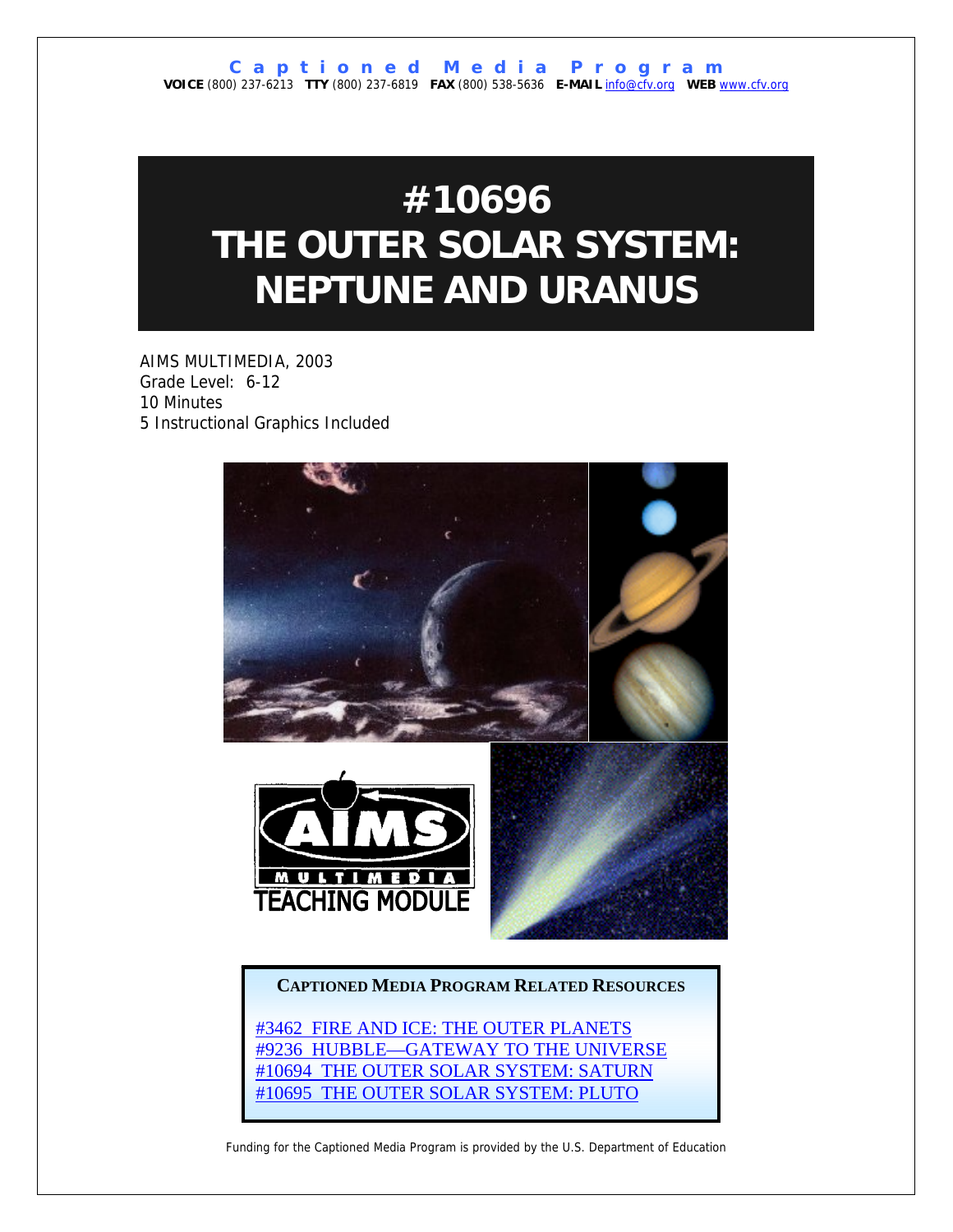The Space Files: The Outer Solar System

## INTRODUCTION TO THE AIMS TEACHING MODULE (ATM)

## **INTRODUCING The Space Files: The Outer Solar System**

## PREPARATION FOR VIEWING

## **AFTER VIEWING THE PROGRAM**

| All Outer Solar System Programs                                                                                                                                                                                                      |
|--------------------------------------------------------------------------------------------------------------------------------------------------------------------------------------------------------------------------------------|
|                                                                                                                                                                                                                                      |
| All Outer Solar System Programs                                                                                                                                                                                                      |
|                                                                                                                                                                                                                                      |
| Vord Search<br>Word Search<br>Outer Solar System Fact Sheet                                                                                                                                                                          |
| Outer Solar System: Jupiter                                                                                                                                                                                                          |
|                                                                                                                                                                                                                                      |
| Outer Solar System: Jupiter                                                                                                                                                                                                          |
|                                                                                                                                                                                                                                      |
| Outer Solar System: Jupiter                                                                                                                                                                                                          |
|                                                                                                                                                                                                                                      |
| Outer Solar System: Saturn                                                                                                                                                                                                           |
| <u>True or False (1999), and the contract of the contract of the contract of the contract of the critical contract of the critical contract of the critical contract of the critical contract of the critical contract of the cr</u> |
| Outer Solar System: Saturn                                                                                                                                                                                                           |
|                                                                                                                                                                                                                                      |

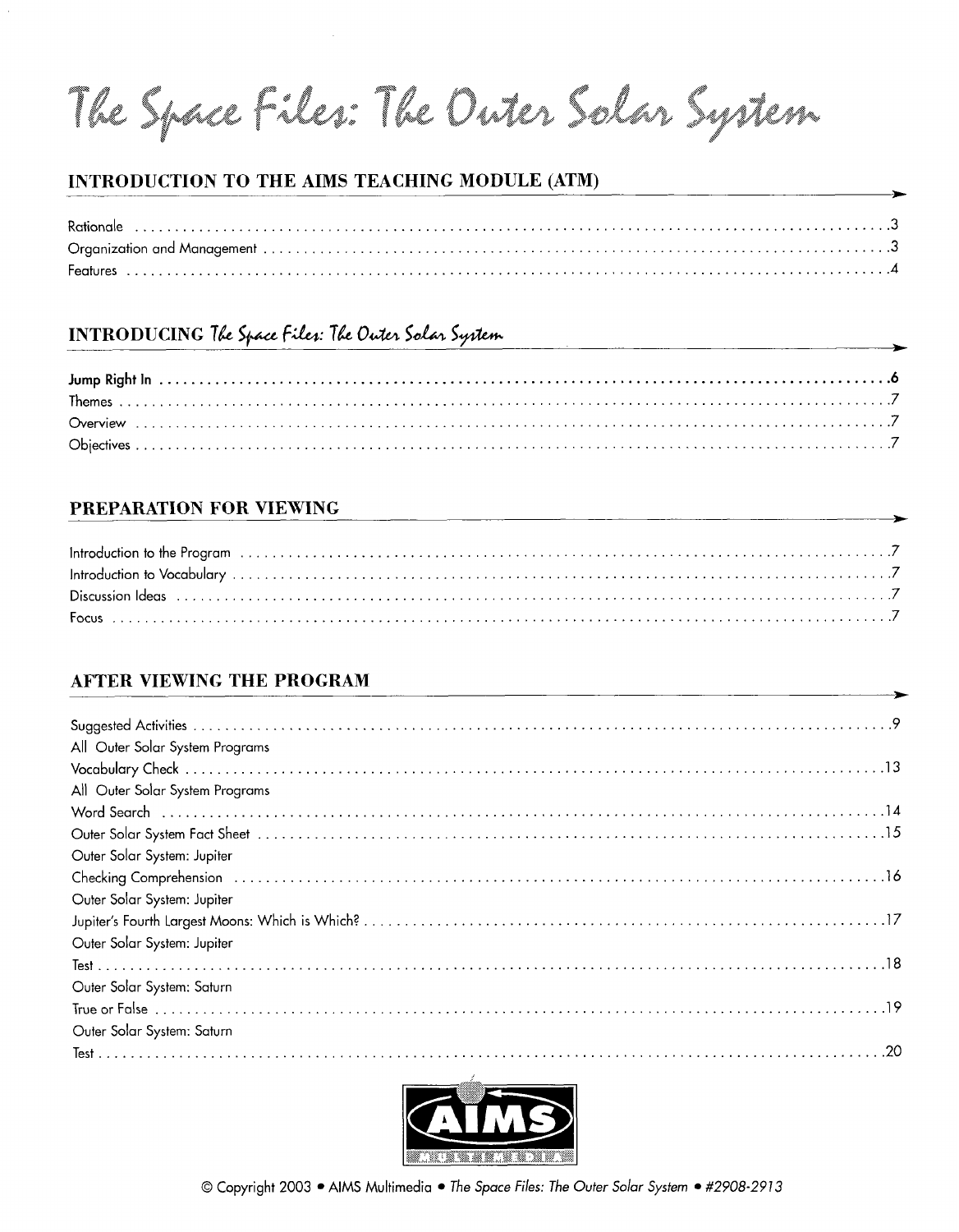| Outer Solar System: Neptune and Uranus                                                                                                                                                                                         |
|--------------------------------------------------------------------------------------------------------------------------------------------------------------------------------------------------------------------------------|
| Checking Comprehension (and according to the comprehension of the comprehension of the comprehension (and the comprehension) $21$                                                                                              |
| Outer Solar System: Neptune and Uranus                                                                                                                                                                                         |
|                                                                                                                                                                                                                                |
| Outer Solar System: Pluto                                                                                                                                                                                                      |
| Checking Comprehension (and according to the comprehension of the contract of the comprehension (and the contract of the contract of the contract of the contract of the contract of the contract of the contract of the contr |
| Outer Solar System: Pluto                                                                                                                                                                                                      |
|                                                                                                                                                                                                                                |
| Outer Solar System: Comets                                                                                                                                                                                                     |
|                                                                                                                                                                                                                                |
| Outer Solar System: Comets                                                                                                                                                                                                     |
|                                                                                                                                                                                                                                |
| Outer Solar System: Asteroids                                                                                                                                                                                                  |
|                                                                                                                                                                                                                                |
| Outer Solar System: Asteroids                                                                                                                                                                                                  |
|                                                                                                                                                                                                                                |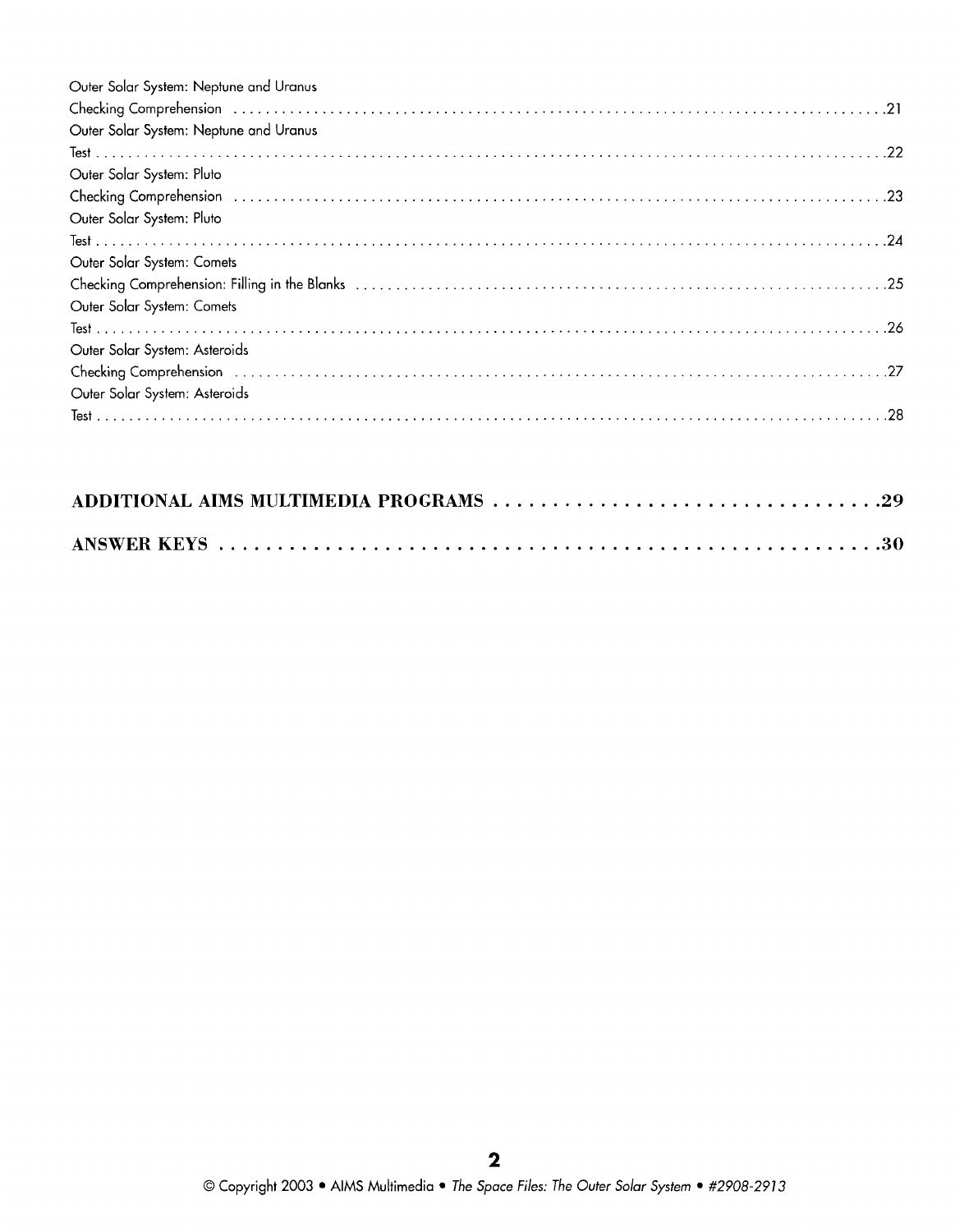Congratulations!

You have chosen a learning program that will actively motivate your students and provide you with easily accessible and easily manageable instructional guidelines and tools designed to make your teaching role efficient and rewarding.

The AlMS Teaching Module (ATM) provides you with a video program correlated to your classroom curriculum, instructions and guidelines for use, plus a comprehensive teaching program containing a wide range of activities and ideas for interaction between all content areas. Our authors, educators, and consultants have written and reviewed the AIMS Teaching Modules to align with the Educate America Act: Goals 2000.

This ATM, with its clear definition of manageabiliiy, both in the classroom and beyond, allows you to tailor specific activities to meet all of your classroom needs.

In today's classrooms, educational pedagogy is often founded on Benjamin S. Bloom's "Six Levels of Cognitive Complexity." The practical application of Bloom's Taxonomy is to evaluate students' thinking skills on these levels, from the simple to the complex:

- 1. Knowledge (rote memory skills),
- 2. comprehension (the ability to relate or retell),
- 3. Application (the ability to apply knowledge outside its origin),
- 4. Analysis (relating and differentiating parts of a whole),
- 5. Synthesis (relating parts to a whole)
- 6. Evaluation (making a judgment or formulating an opinion).

The AIMS Teaching Module is designed to facilitate these intellectual **111. After Viewing the Program** capabilities, and to integrate classroom experiences and assimilation provides suggestions for additional activities plus an assortment of of learning with the students' life experiences, realities, and consumable assessment and extended activities, designed to broaden expectations. AIMS' learner verification studies prove that our AIMS comprehension of the topic and to make connections to other Teaching Modules help students to absorb, retain, and to demonstrate curriculum content areas. ability to use new knowledge in their world. Our educational materials are written and designed for today's classroom, which incorporates a wide range of intellectual, cultural, physical, and emotional diversities.

#### **RATIONALE ORGANIZATION AND MANAGEMENT**

To facilitate ease in classroom manageability, the AlMS Teaching Module is organized in three sections:

#### **I. introducing this ATM**

will give you the specific information you need to integrate the program into your classroom curriculum.

#### **11. Preparation for Viewing**

provides suggestions and strategies for motivation, language preparedness, readiness, and focus prior to viewing the program with your students.

#### AlMS Teaching Module written by Patricia A. Peirson.

0 Copyright 2002 AlMS Multimedio

All Rights Reserved. No part of this work may be reproduced or transmitted without written permission of AIMS Multimedia with these exceptions: Persons or schools purchasing this **AlMS Teaching Module** rnoy reproduce consumoble **ATM** pages, identified in **Section 4,** for student or classroom use.

AIMS Multimedio is o leading producer ond distributor of educational programs serving schools and librories since 1957. AlMS draws upon the most up-to-date knowledge, existing and emerging technologies, and all of the instructional and pedogogicol resources ovoiloble to develop and distribute educotionol programs in videocassette and CD-ROM.

Persons or schools interested in obtaining additional copies of this AIMS Teaching Module, please contact:

#### **AlMS Multimedia at:**

Toll Free: 1-800-367-2467 Fox: 81 8-34] -6700 Web: www.oimsmultimedio.com Emoil: info@oimsmultimedio.com

3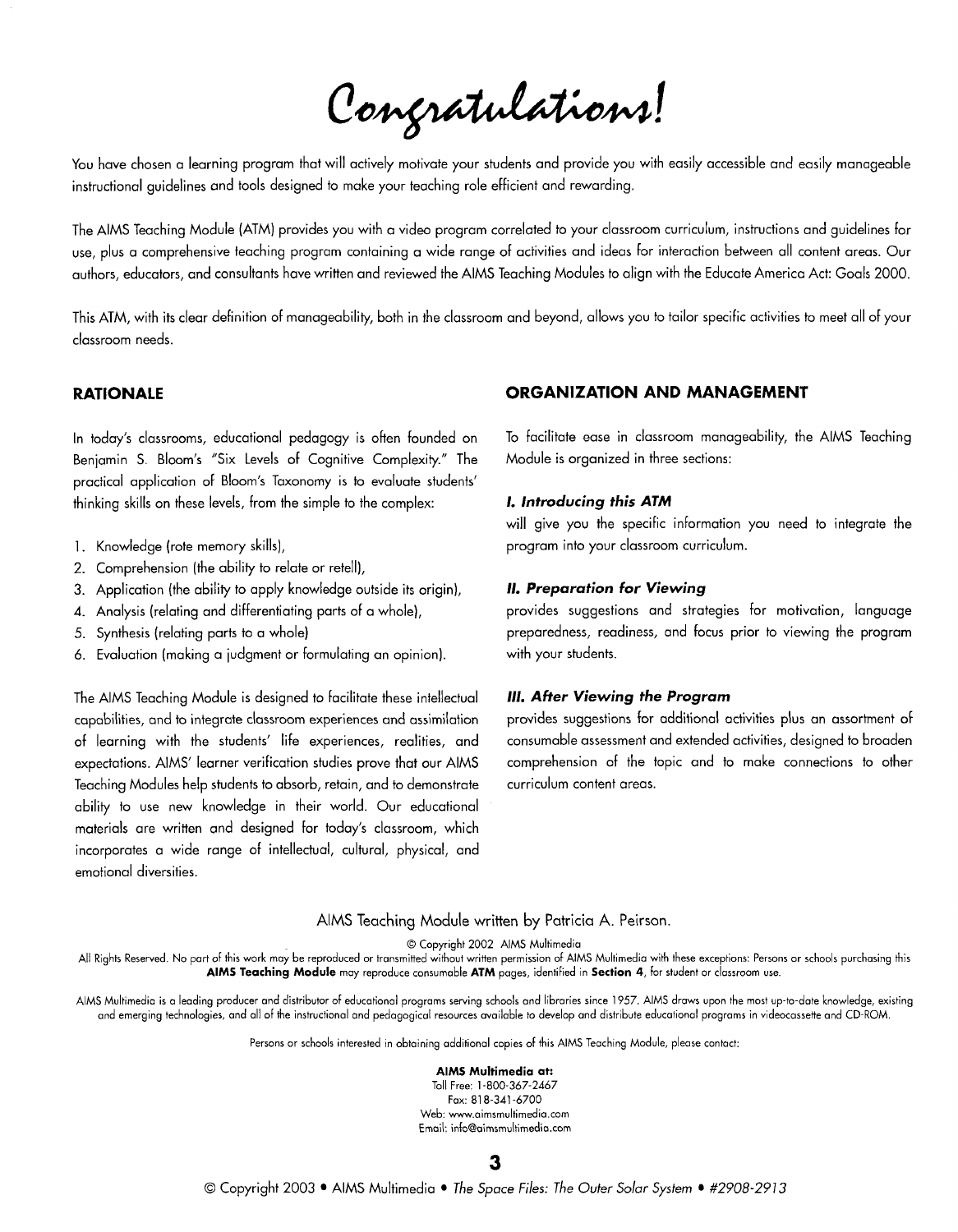## **FEATURES INTRODUCING THE ATM**

Your AIMS Teaching Module is designed to accompany a video program written and produced by some of the world's most credible and creative writers and producers of educational programming. To facilitate diversity and flexibility in your classroom and to provide assessment tools, your AlMS Teaching Module features these components:

#### **Themes**

This section tells how the AlMS Teaching Module is correlated to the curriculum. Themes offers suggestions for interaction with other curriculum content areas, enabling teachers to use the teaching module to incorporate the topic into a variety of learning areas.

#### **Overview**

The Overview provides a synopsis of content covered in the video program. Its purpose is to give you a summary of the subiect matter and to enhance your introductory preparation.

#### **Objectives**

The ATM learning objectives provide guidelines for teachers to assess what learners can be expected to gain from each program. After completion of the AlMS Teaching Module, your students will be able to demonstrate dynamic and applied comprehension of"" the topic.

#### **Preparation for Viewing**

In preparation for viewing the video program, the AlMS Teaching Module offers activity and/or discussion ideas that you may use in any order or combination.

#### **lntroduction To The Program**

lntroduction to the Program is designed to enable students to recall or relate prior knowledge about the topic and to prepare them for what they are about to learn.

#### **lntroduction To Vocabulary**

lntroduction to Vocabulary is a review of language used in the program: words, phrases, and usage. This vocabulary introduction is designed to ensure that all learners, including limited English proficiency learners, will have full understanding of the language usage in the content of the program.

#### **Discussion Ideas**

Discussion Ideas are designed to help you assess students' prior knowledge about the topic and to give students a preview of what they will learn. Active discussion stimulates interest in a subject and can motivate even the most reluctant learner. Listening, as well as speaking, is active participation. Encourage your students to participate at the rate they feel comfortable. Model sharing personal experiences when applicable, and model listening to students' ideas and opinions.

#### **Focus**

Help learners set a purpose for watching the program with Focus, designed to give students a focal point for comprehension continuity.

#### **Jump Right In**

Jump Right In provides abbreviated instructions for quick management of the program.

#### **After Viewing the Program**

After your students have viewed the program, you may introduce any or all of these activities to interact with other curriculum content areas, provide reinforcement, assess comprehension skills, or provide hands-on and in-depth extended study of the topic.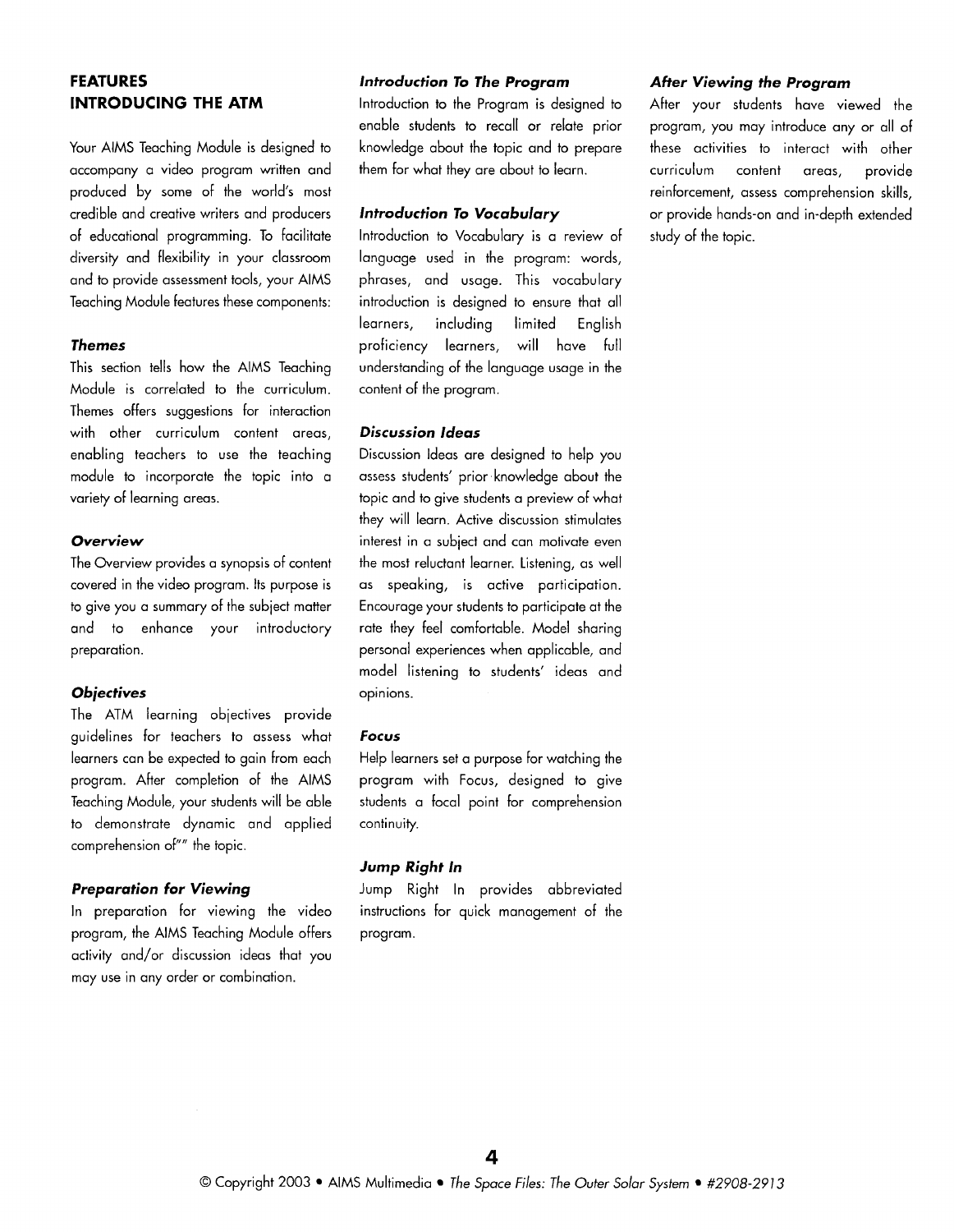### **SUGGESTED ACTIVITIES**

The Suggested Activities offer ideas for activities you can direct in the classroom or have your students complete independently, in pairs, or in small work groups after they have viewed the program. To accommodate your range of classroom needs, the activities are organized into skills categories. Their labels will tell you how to identify each activity and help you correlate it into your classroom curriculum. To help you schedule your classroom lesson time, the AlMS hourglass gives you an estimate of the time each activity should require. Some of the activities fall into these categories:

#### **Meeting lndividual Needs**

These activities are designed to aid in classroom continuity Reluctant learners and<br>**dearners acquiring English**<br>will benefit from these benefit from these activities geared to enhance comprehension of language in order to fully grasp content meaning.

#### **Curriculum Connections**



experience.

Many of the suggested activities are intended to integrate the content of the ATM program into other<br>content areas of the content classroom curriculum. These crossconnections turn the classroom teaching experience into a whole learning



## **Critical Thinking**

Critical Thinking activities are designed to stimulate learners' own opinions and

ideas. These activities require students to use the thinking process to discern fact from opinion, consider their own problems and formulate possible solutions, draw conclusions, discuss cause and effect, or combine what they already know with what they have learned to make inferences.

### **Cultural Diversity**



Each AlMS Teaching Module has an activity called Cultural Awareness, Cultural Diversity,

or Cultural Exchange that encourages students to share their backgrounds, cultures, heritage, or knowledge of other countries, customs, and language.

#### **Hands On**



These are experimental or<br>tactile activities that relate<br>directly to the material taught<br>in the program. Your students tactile activities that relate directly to the material taught in the program. Your students

will have opportunities to make discoveries and formulate ideas on their own, based on what they learn in this unit.

#### **Writing**



Every AIMS Teaching Module<br>
will contain an activity<br>
designed for students to use<br>
the writing process to express will contain an activity designed for students to use

their ideas about what they have learned. The writing activity may also help them to make the connection between what they are learning in this unit and how it applies to other content areas.



#### **In The Newsroom**

Each AlMS Teaching Module contains a newsroom activity

designed to help students make the relationship between what they learn in the classroom and how it applies in their world. The purpose of In The Newsroom is to actively involve each class member in a whole learning experience. Each student will have an opportunity to perform all of the tasks involved in production: writing, researching, producing, directing, and interviewing as they create their own classroom news program.

#### **Extended Activities**



These activities provide Supportunities for students to<br>work separately or together to<br>conduct further research, work separately or together to conduct further research,

explore answers to their own questions, or apply what they have learned to other media or content areas.

#### **Link to the World**



These activities offer ideas for connecting learners' classroom activities to their

community and the rest of the world.

#### **Culminating Activity**



To wrap up the unit, AlMS Teaching Modules offer suggestions for ways to reinforce what students have

learned and how they can use their new knowledge to enhance their worldview.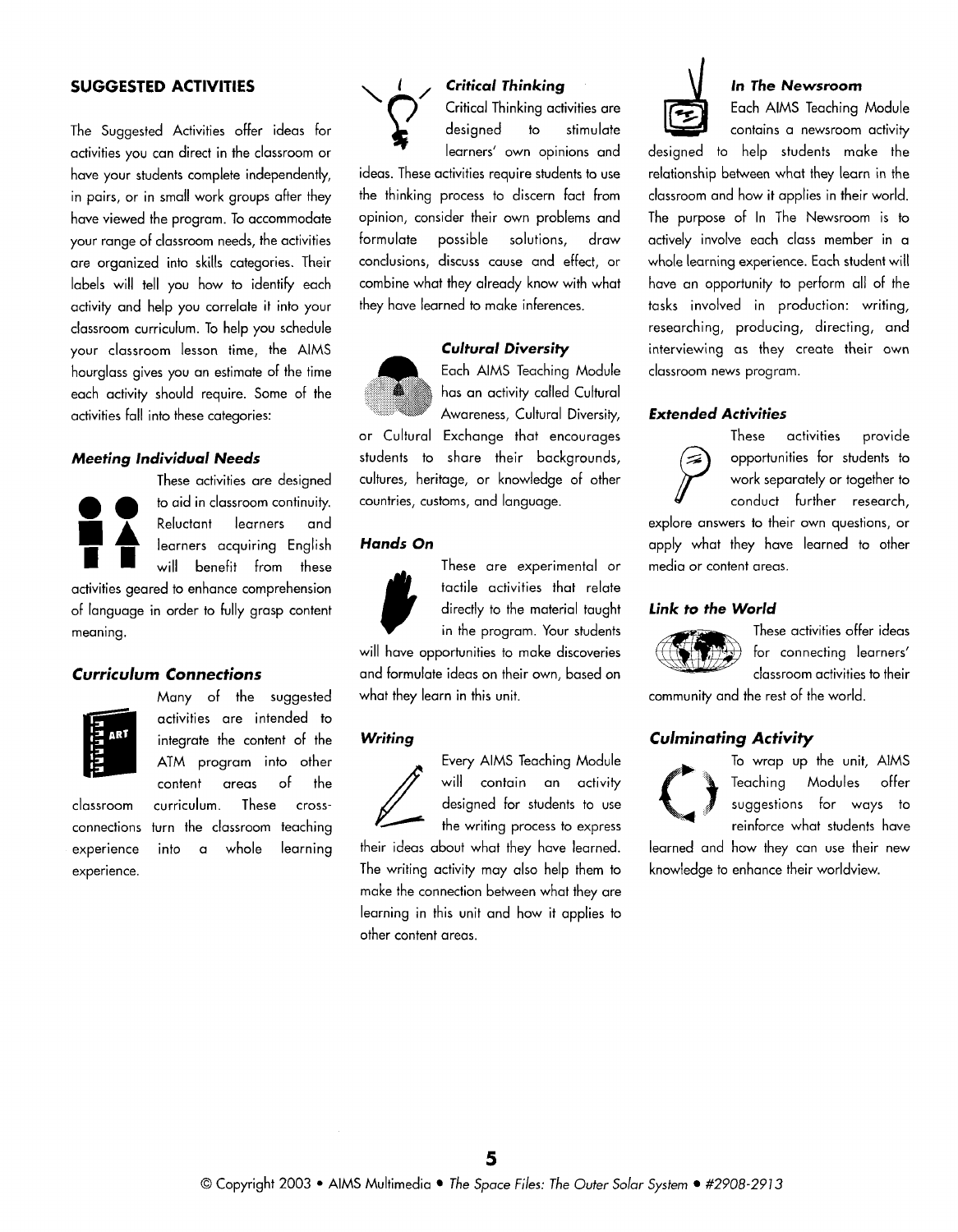#### **ADDITIONAL ATM FEATURES**

#### **Vocabulary**

Every ATM contains an activity that reinforces the meaning and usage of the vocabulary words introduced in the program content. Students will read or find the definition of each vocabulary word, then use the word in a written sentence.

#### **Checking Comprehension**

Checking Comprehension is designed to help you evaluate how well your students understand, retain, and recall the information presented in the AlMS Teaching Module. Depending on your students' needs, you may direct this activity to the whole group yourself, or you may want to have students work on the activity page independently, in pairs, or in small groups. Students can verify their written answers through discussion or by viewing the video a second time. If you choose, you can reproduce the answers from your Answer Key or write the answer choices in a Word Bank for students to use. Students can use this completed activity as a study guide to prepare for the test.

#### **Reproducible Activities**

The AlMS Teaching Module provides a selection of reproducible activities, designed to specifically reinforce the content of this learning unit. Whenever applicable, they are arranged in order from low to high difficulty level, to allow a seamless facilitation of the learning process. You may choose to have students take these activities home or to work on them in the classroom independently, in pairs or in small groups.

#### **Checking Vocabulary**

The checking Vocabulary activity provides the opportunity for students to assess their knowledge of new vocabulary with this word game or puzzle. The format of this vocabulary activity allows students to use the related words and phrases in a different context.

#### **Test**

The AlMS Teaching Module Test permits you to assess students' understanding of what they have learned. The test is formatted in one of several standard test formats to give your students a range of experiences in testtaking techniques. Be sure to read, or remind students to read, the directions carefully and to read each answer choice before making a selection. Use the Answer Key to check their answers.

## **Additional AlMS Multimedia Programs**

After you have completed this AlMS Teaching Module you may be interested in more of the programs that AlMS offers. This list includes several related AlMS programs.

#### **Answer Key**

Reproduces tests and work pages with answers marked.

## **JUMP RIGHT IN**

#### **Preparation**

- Read Title **Themes, Overview,** and **Objectives** to become familiar with program content and expectations.
- Use **Preparation for Viewing**  suggestions to introduce the topic to students.

#### **Viewing**

- Set up viewing monitor so that all students have a clear view.
- Depending on your classroom size and learning range, you may choose to have students view Title together or in small groups.
- Some students may benefit from viewing the video more than one time.

#### **After Viewing**

- Select Suggested Activities that integrate into your classroom curriculum. If applicable, gather materials or resources.
- Choose the best way for students to work on each activity. Some activities work best for the whole group. Other activities are designed for students to work independently, in pairs, or in small groups. Whenever possible, encourage students to share their work with the rest of the group.
- Duplicate the appropriate number of Vocabulary, Checking comprehension, and consumable activity pages for your students.
- You may choose to have students take consumable activities home, or complete them in the classroom, independently, or in groups.
- Administer the Test to assess students' comprehension of what they have learned, and to provide them with practice in test-taking procedures.
- Use the Culminating Activity as a forum for students to display, summarize, extend, or share what they have learned with each other, the rest of the school, or a local community organization.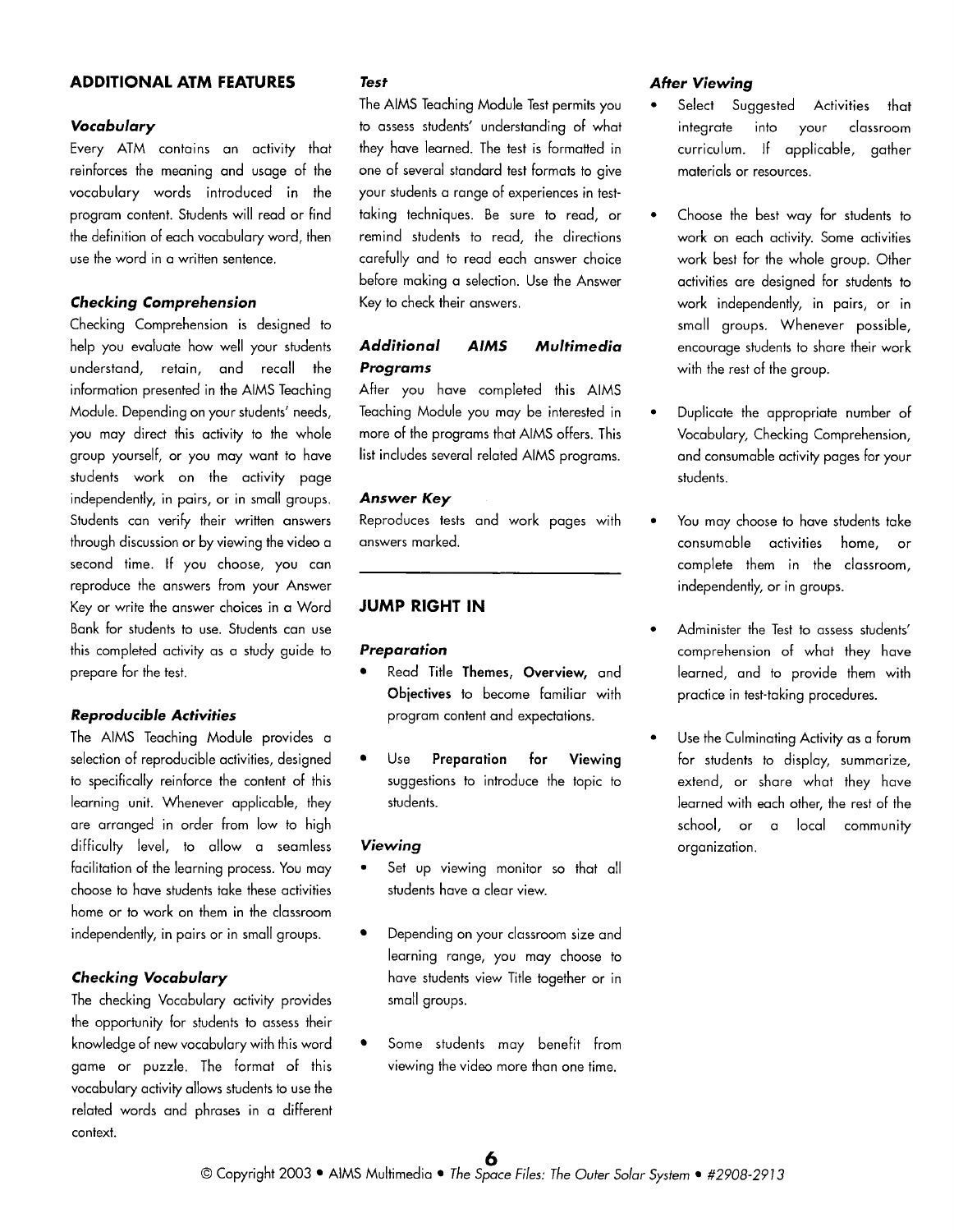The Space Files: The Onter Solar System

#### **Themes**

These six programs focus on the outer solar system, the celestial region from the Asteroid Belt and its closest gas giant, Jupiter, to dark, diminutive Pluto and the region of icy debris known as the Kuiper Belt. A close-up look at comets and asteroids is also featured, with an examination of the latter's likely role both in altering Earth's geological history and in the evolution of life on our planet. As their central theme, the SpaceFiles: Outer Solar System programs provide in-depth examination of the orbits and rotation, atmosphere, climate, topography, and relative position of each Jovian planet, as well as the origins, composition, and cosmic movement of comets and asteroids. Likelihood of the potential for or existence of life on the moons of Jupiter and Saturn is also discussed. Graphic animation and the latest telescopic, radar, fly-over, and surface images provide students with up-to-date images. The exciting format of each program serves to foster an interest in space exploration and appreciation of this diverse corner of the universe within reach of our own remarkable planet.

#### **Overview**

The SpaceFiles Series encompasses the fundamentals of space and astronomy. The six Outer Solar System titles deal with the nonterrestrial planets, or gas giants, asteroids and the Asteroid Belt, and comets.

Note: Many of the activities and assessments contained in this teaching module may be used with all six programs in the SpaceFiles - The Outer Solar System series. Other additional activities and consumables are meant for specific Outer Solar System videos, and are labeled as such.

Beginning with the largest of the Jovian planets, Outer Solar System: Jupiter examines the giant gas ball which first lies beyond the vast ring of rocky fragments known as the Asteroid Belt. Composed mainly of hydrogen, this magnificent planet is larger than all the other planets of our solar system combined. With its numerous moons and several rings, the Jupiter system is a "minisolar system." Water has been detected in the planet's turbulent atmosphere and below the glacial surface of its three largest moons, suggesting the intriguing possibility of life. A proposed exploratory mission by the Jupiter Icy Moons Orbiter would make detailed studies of the moons' makeup, history and potential for sustaining life.

Next, Outer Solar System: Saturn takes us to the sixth planet from the Sun and second largest in the solar system. Taking nearly thirty years to complete its solar orbit, Saturn spins so quickly on its axis that its day spans less than eleven hours. With no solid surface, the planet is composed of five cloud layers surrounding a liquid metallic core of hydrogen, and encircled by the dramatic ring system - the most extensive and complex in our solar system - extending hundreds of thousands of kilometers from the planet.

Outer Solar System: Neptune and Uranus brings us first to the seemingly bland Jovian planet of Uranus, discovered in 1781 by astronomer William Herschel. Spinning backwards at a crazy tilt, this third-largest planet is a surprisingly dynamic world with no solid surface, some of the brightest clouds in the outer solar system, and eleven rings. Neptune is revealed as a cold, windy place, with temperatures of minus 220( Celsius and constant cyclonic storms. Eighth planet from the Sun, Neptune was the first planet located through mathematical predictions rather than through regular observations of the sky. Smallest of the gas giants, its volume could still hold sixty Earths.

Outer Solar System: Pluto explores the smallest, coldest, and most distant planet from the Sun, discovered in 1930 by American astronomer Clyde Tombaugh - the last person thus far to find a new planet. His laborious search for "Planet X" and the excitement of the scientific discovery are vividly portrayed, as is the subsequent discovery of Pluto's dark moon, Charon, by astronomer James Christy in 1978. Though no spacecraft have visited Pluto as yet, NASA is currently considering a mission called New Horizons that would explore both Pluto and the Kuiper Belt region, often called our solar system's "final frontier."

Outer Solar System: Comets presents the cosmos' wandering nomads. Travelers from the farthest reaches of the solar system, comets catch our attention when they blaze across the night sky. Some are never seen again, while others - such as Halley's Comet - revisit us periodically. On a collision course with destiny, comets plunge towards the planets and the Sun. Some are immolated in planetary atmospheres, while others strike the surface, forming craters to mark their passage. They are among the least-changed objects in our solar system and, as such, may yield important clues about its formation.

Outer Solar System: Asteroids takes a close look at the Asteroid Belt - the vast ring of rocky fragments found between Mars and Jupiter. Without Jupiter's gravitational pull, these fragments of ancient space rubble might pull together and form a planet. Collisions between asteroids send fragments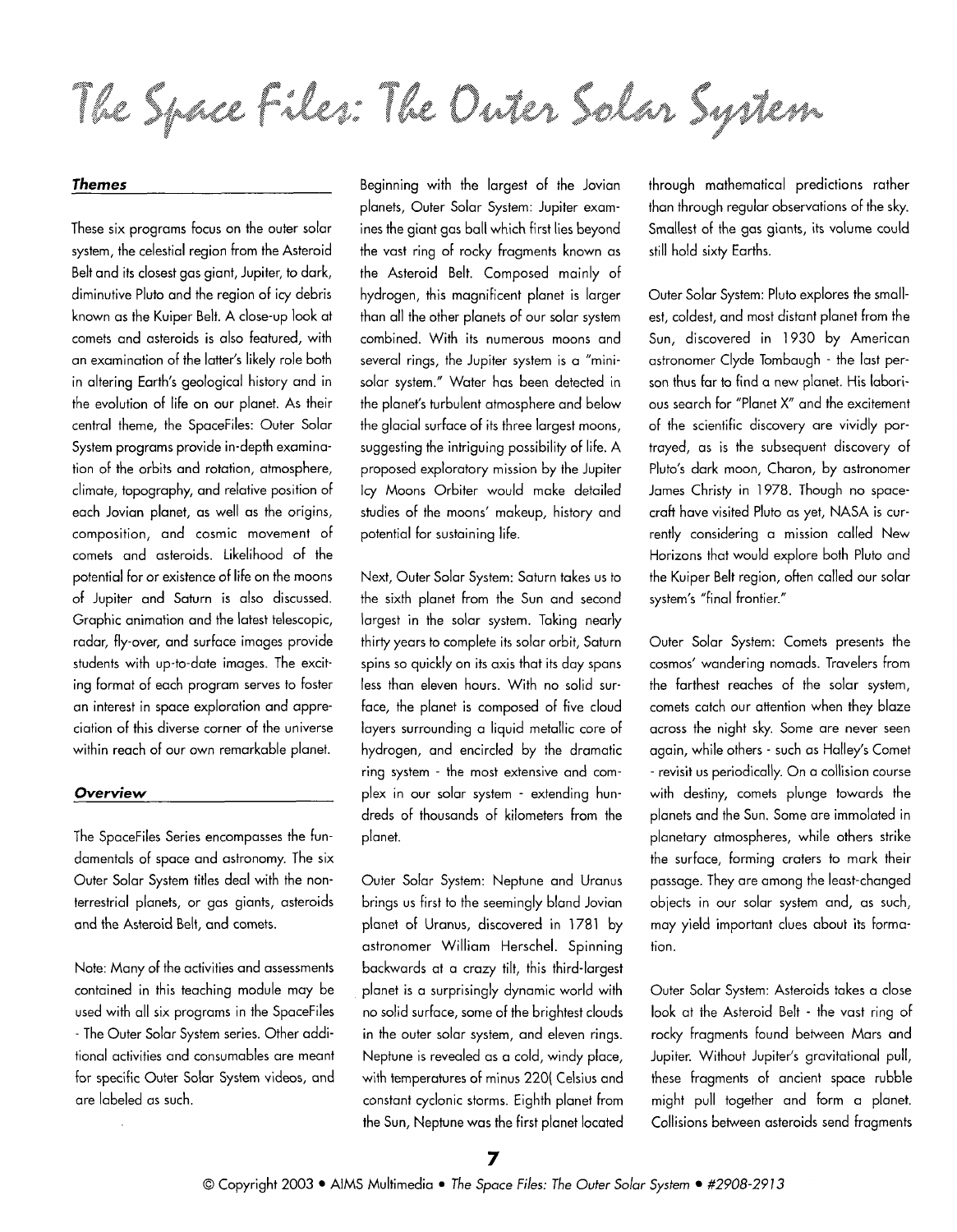hurtling through space. When their traiectories cross Earth's orbit, some strike the planet's surface. The extinction of the dinosaurs sixty-five million years ago has been linked to a devastating impact near the Yucatan Peninsula in Mexico. NASA and the USAF monitor the skies, devising methods to ward off impact should another potentially deadly visitor approach.

#### **Objectives**

- To explore the non-terrestrial planets, or gas giants, of the solar system
- TO examine the unique surface and atmospheric features of each celestial body
- To learn about the size, relative position, and orbit of each planet in the outer solar system
- To discuss the potential for life on the moons of Jupiter and Saturn
- To provide up-to-date information on space probes, and the planned purpose of future probes
- To examine the origins and physical components of the Asteroid Belt, as well as the important relationship between asteroid trajectories and planet Earth
- To explore the origins and physical components of comets
- To encourage a deeper appreciation of astronomy and further exploration of the solar system and beyond

#### **lntroduction to the Program**

Ask students to share what they know about the origins of the Sun and planets in the solar system. Review with students the names of the nine planets and their positions relative to the Sun. Ask students to explain the basic difference between terrestrial planets and non-terrestrial planets, or gas giants. Ask students what area in our solar system lies between Mars and Jupiter (the Asteroid Belt). Explain to students that the programs they will be viewing involve comets, asteroids, and the planets and moons of the outer solar system - Jupiter, Saturn, Uranus, Neptune, and Pluto.

#### **lntroduction to Vocabulary**

Write the following words on the board and explain that they will be referenced in the video. Ask the class to discuss the meaning of each word, and review the terms that are unfamiliar to students. You may wish to have students look up terms in a dictionary or encyclopedia.

#### axis

Celsius (a measure of temperature;  $32fF = 0$  $\int C$  [freezing point];  $212 \int F = 100 \int C$  [boiling point]) diameter elliptical kilometer (a measure of distance; 1 kilome-

ter equals  $0.6214$  miles; 1 mile =  $1.609$ kilometers) Kuiper Belt (disk-shaped region of icy debris

beyond the orbit of Neptune; source of short-period comets)

moon

orbit

Oort Cloud (a vast shell of icy bodies about 50,000 times farther from the Sun than the Earth) planet rotation solar system

#### **Discussion Ideas**

Ask one or more of the following questions to prompt discussion about space exploration: Why do you think we study the planets and other celestial bodies (such as asteroids and comets) in our solar system? (Sample answers might include: to discover how the solar system came into being; how it is changing; how it might end, etc.) How do you think we can relate what we learn about our own solar system to the rest of the universe? What are the necessary components to sustain life as we know and understand it? (atmosphere, light, heat, cold, water, soil, and air, all occurring in delicate balance) What can study of the solar system tell us about formation of life on Earth and the potential of life elsewhere? What would be your reaction if we found proof of life on other planets in other solar systems?

#### **Focus**

Help students review basic data concerning Earth's size, atmosphere, topography, orbit and rotation, tilt, distance from the Sun, relative size of Earth's moon, etc. Encourage students to watch for similarities and differences between other planets and Earth or Earth's moon. Ask them to keep in mind each Jovian planet's position relative to the Sun and the significance of the elemental composition of these planets and/or their moons. For the programs on comets and asteroids, ask students to keep in mind the dangerous interaction that these objects have had, or yet may have, with Earth.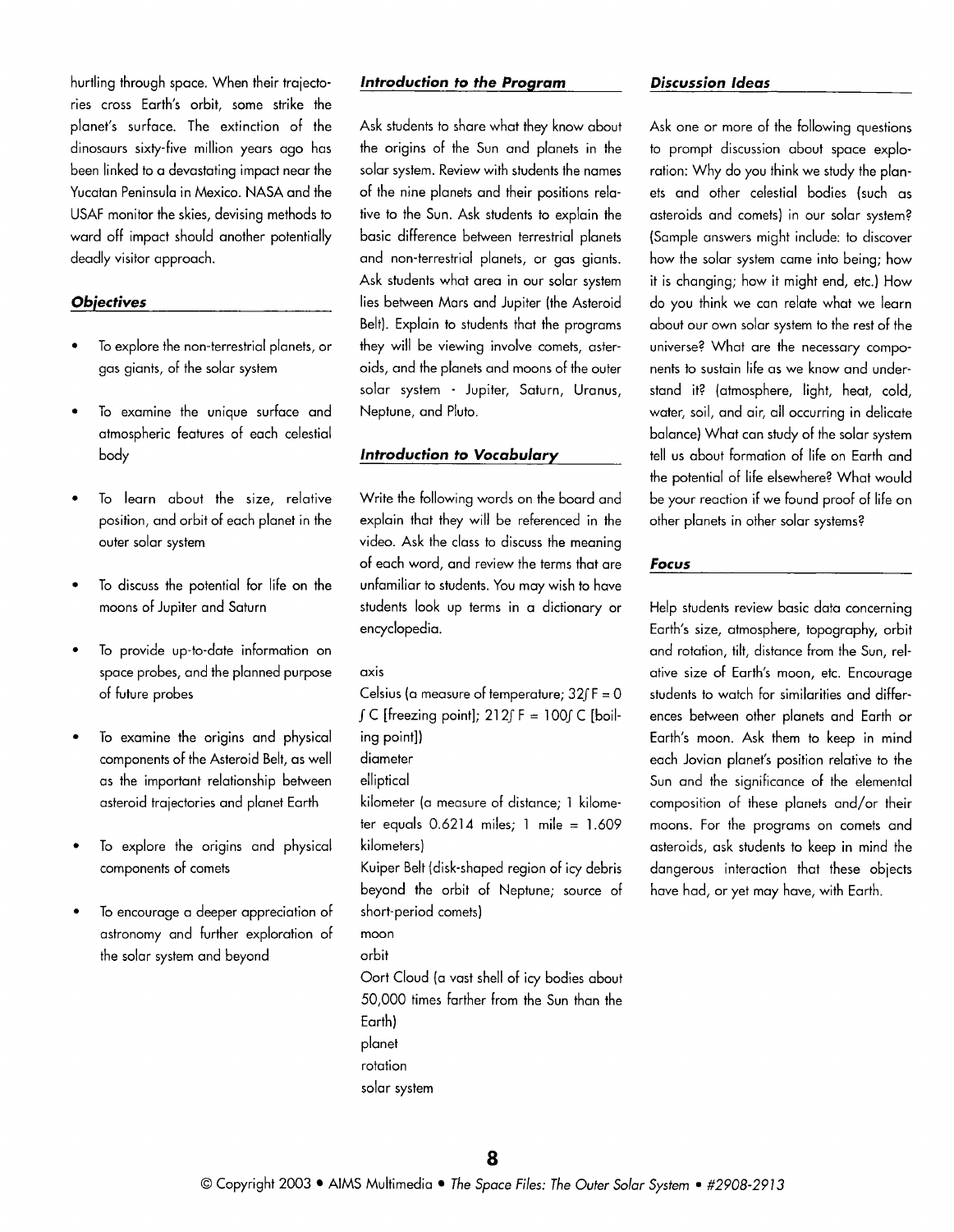## **SUGGESTED ACTIVITIES**

## **All Outer Solar System Programs Meeting Individual Needs**

Following the viewing of each program, ask students to recall some of the highlights and specific information presented. List their responses on the board. Clarify information as needed. If necessary, provide suggestions of your own to trigger additional responses and stimulate discussion.

## **All Outer Solar System Programs Connection to Social Studies**

There is an on-going controversy concerning the value of space exploration. Some people believe that such exploration is a needless waste of money, a drain on our Federal budget, and has produced little that benefits the dayto-day life of the individual. Others would argue that valuable information is being gathered regarding the formation of our solar system, how life formed on Earth, the potential for life elsewhere in the universe, how life on Earth may end, etc.

Have students research the pros and cons of space exploration. Organize a class debate to discuss these issues.

### **All Outer Solar System Programs Connection to Language Arts**

Mythology: Our ancestors believed that the sky was the home of gods, goddesses, and other supernatural beings. The planets themselves were thought to be these immortal creatures. We use their names for the planets and moons today.

Using library, Internet or other resources, have students research the myths associated with Jupiter, Saturn, Uranus, Neptune, or Pluto. (Useful keyword: planetary mythology.) More advanced students may wish to research how the early Greeks attempted to explain the movement of heavenly bodies through their myths. Some students may enjoy researching the names of the Jovian planet moons, which draw from both mythology and literature.

Have students share their findings in an informal discussion or through presentation of oral reports. Discuss with students how such myths originated as our ancestors attempted to understand the world.

## **All Outer Solar System Programs Connection to Music Appreciation**

Gustav Holst's "The Planets" (composed during World War One) is a classical interpretation of the worlds which compose our solar system. It is an orchestral showpiece that takes the listener on a iourney to seven planets (four of which are relative to this series). As planets in the series are studied individually, or upon completion of the series, introduce students to the corresponding piece(s). Following each piece, allow time for students to jot down their impressions of the music - the images or emotions inspired by it.

Mythology and astrology served as inspiration for Holst's music. Does scientific exploration and discovery detract from the enjoyment of such artistic expression?





45 Minutes





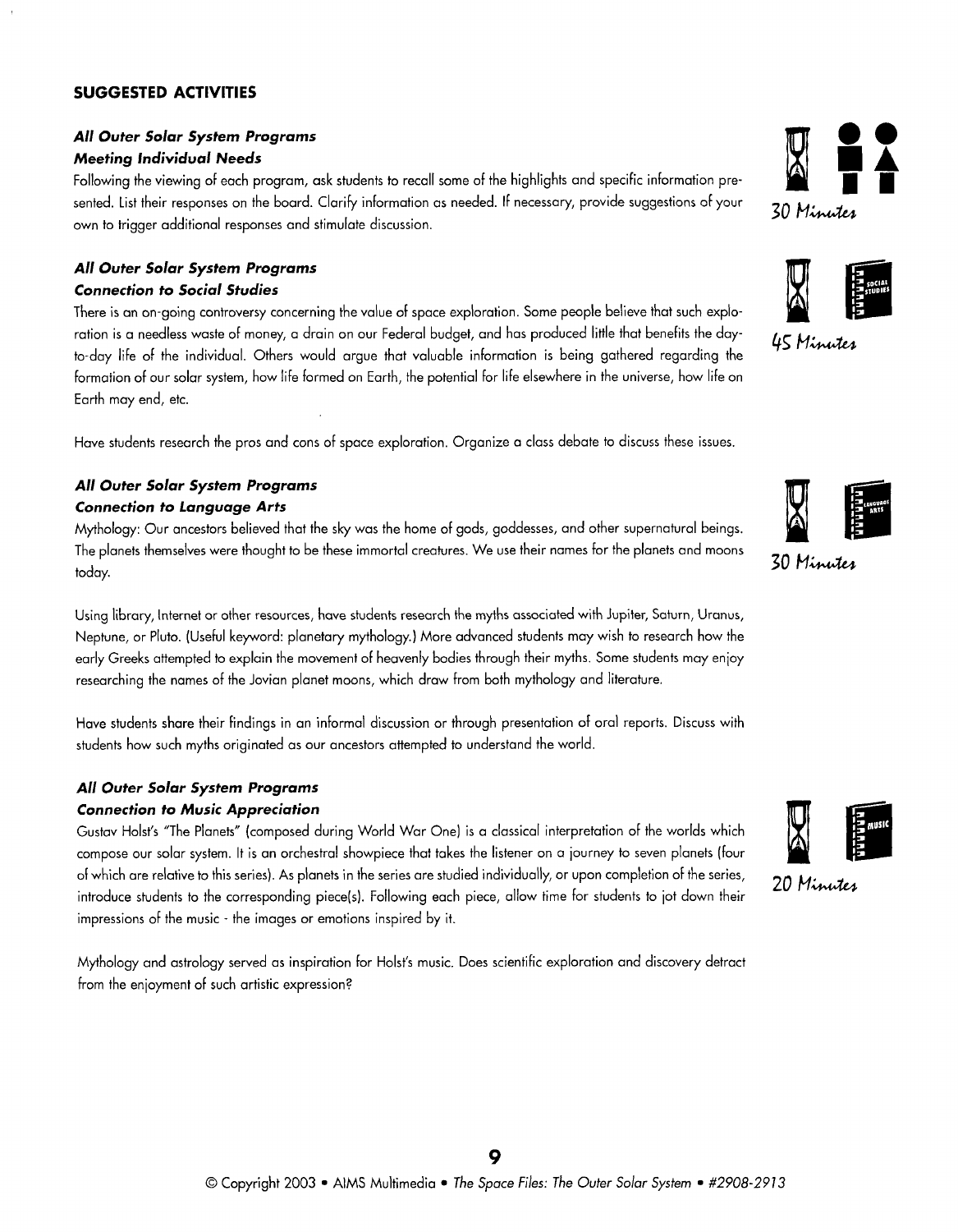## **All Outer Solar System Programs Extended Activity**

Provide students with the names of the space probes mentioned in the programs (list provided below). Individually or in small groups, have students prepare a multimedia presentation that includes pictures of the space probe or able - its discoveries and some images sent back to Earth. Conclude with an analysis of the success or failure of its concept design, the significance of its name, the launch date (actual or proposed), its purpose, and - if applic-  $F_{\alpha}$ the completed space probe, or the potential significance of the planned probe.

Galileo spacecraft Cassini spacecraft Jupiter Icy Moons Orbiter Cassini orbiter/ Huygens Probe Voyager I Voyager II New Horizons **Stardust** Deep Impact

## **All Outer Solar System Programs Creative Writing**

Using the information gathered in the above research on life forms which exist under extreme conditions, discuss the possibility of life therefore existing in some form on one of the other planets or moons (such as Europa or Fetended Callisto) explored in this series of programs. Ask them to consider also whether the chemical elements that might "seed" life elsewhere might somehow arrive within the fragments of an asteroid or comet striking the surface of another planet. Next, ask students to write a short fiction story with this topic as its theme. Have students present finished stories to the class. Teachers may wish to compile and photocopy the stories to create a class science fiction short story booklet.

## **Outer Solar System Programs** - **Jupiter, Saturn, Neptune and Uranus, Pluto Connection to Earth Science**

The chances of Earth being unique in the universe keeps shrinking as astronomers continue to raise the estimate o how many planets are out there. The newest findings estimate that twenty-five percent of Sun-like stars have planets - meaning that, in our galaxy alone, there are at least one hundred million stars with planets. Considering the hundred billion or so galaxies in the observable universe, the idea of life on other planets is not so far-fetched. Recent discoveries on our own planet have revealed that life exists on the Earth under the most "unlifelike" conditions. For example, we have discovered anaerobic life, and life existing in all temperature extremes, in toxic gas environments, inside a rock, or in a pool of acid. Using the library and Internet resources, have students research recent discoveries of life-forms which exist under unexpected and extreme conditions on Earth, and have them present their findings to the rest of the class. This may be done during a general class discussion or as a formal oral report.







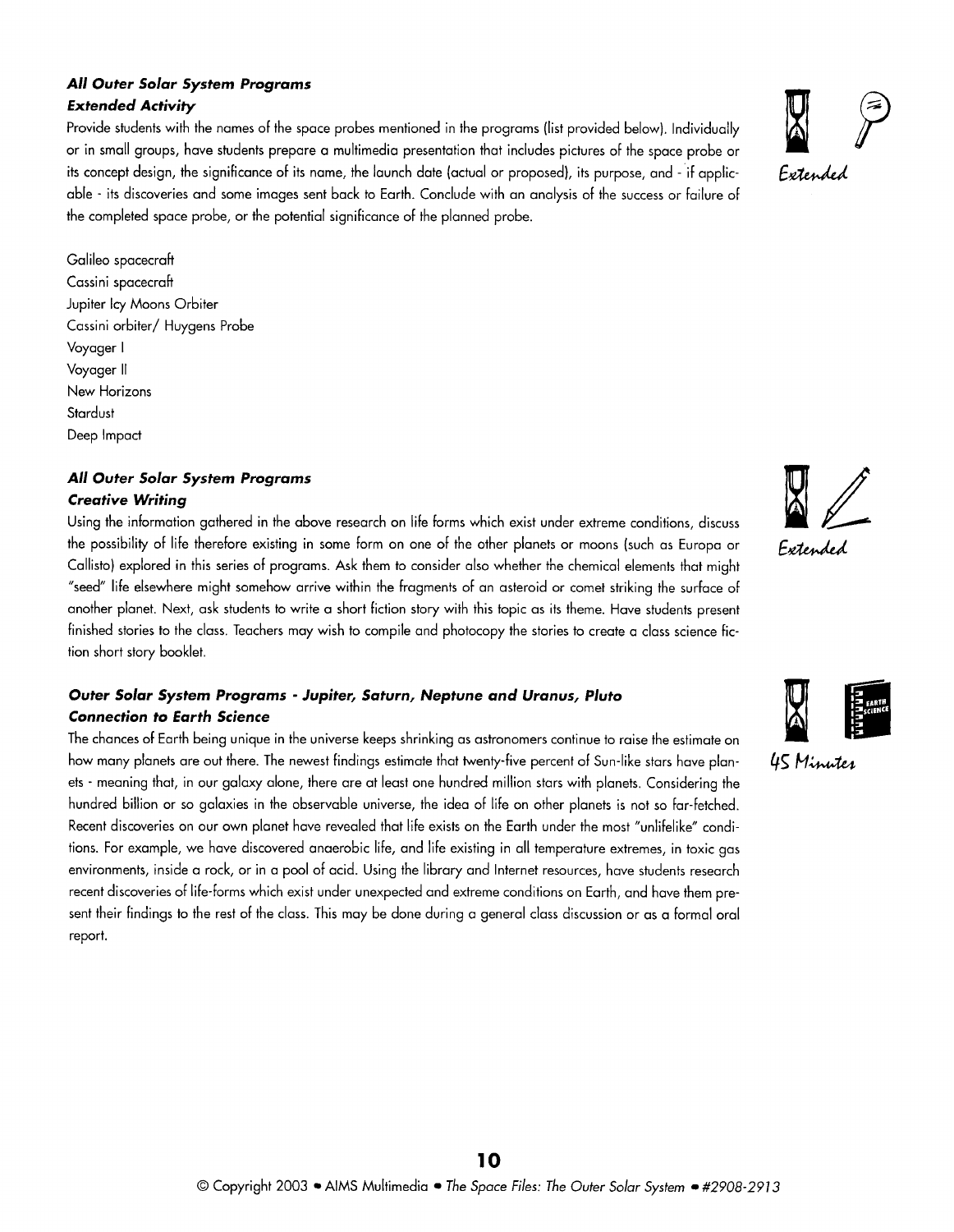## **Outer Solar System: Jupiter Connection to Space Science**

Review information presented in the program regarding NASA's planned Jupiter Icy Moons Orbiter, including the questions that scientists will seek to answer. (How did the moons Ganymede, Callisto, and Europa evolve?) have oceans? Can they sustain lite? Where is the thinnest ice on Europa?) Ask students to do some tollow-up research on NASA's planned mission in preparation for discussion of the following questions: What do they believe exploration will reveal? If life similar to primitive life-forms on Earth is discovered, what impact will this have? How would such a discovery change their personal views of the universe?

## **Outer Solar System: Jupiter**

## **Creative Writing**

Imagine yourself standing on lo - the closest moon to Jupiter. In contrast to standing on our own Moon, with Earth looking like a distant blue marble surrounded by space, the enormity of Jupiter would fill your whole view. It is likely that, as an inhabitant of lo, you would have no idea that anything more than that wall of clouds existed. (Like our,Moon, the same side would always face the planet surface.) There would be no "beyond," no space, no stars, no "out there." What would happen to the first inhabitant who suggested that more might exist, or who (like Columbus) set out to prove there was a "beyond," an "out there"?

Have students use this premise to write a short story. As they create their stories, encourage students to keep in mind what their world and their sky would look like - what they would and, more importantly, would not, see or suspect about the universe. Have students share their finished stories with the rest of the class.

## **Outer Solar System: Saturn**

## **Connection to Space Science**

Have students research the specific teatures of Saturn's mysterious satellite, Titan. Then ask them to create a "travel guide" to this largest moon of Saturn, including pictures and day trips to nearby cosmic destinations, rings of Saturn, other satellites of interest, or the planet itself. Have students share or display their finished guides.

## **Outer Solar System: Neptune and Uranus Connection to Space Science**

Spacecratts Voyager 1 and Voyager 2 are responsible tor much ot our current understanding ot Neptune and Uranus. As their journeys of discovery continue, Voyager 1 has become the most distant human-made object in the universe, and Voyager 2 is close on its heels. In their continuing mission, the two spacecrafts will seek to study the region in space where the Sun's influence ends and the dark recesses of interstellar space begin. Using Internet and library resources, have students research and prepare a report on what these two crafts have discovered about the nature and compositions of Neptune and Uranus, as well as the latest information which is being sent back from their current explorations, and any future expectations for their remarkable journeys.

## **Outer Solar System: Pluto**

## **Connection to Space Science**

Is Pluto really a planet? Recent discoveries of Pluto-like objects in the outer solar system have sparked debate about the nature of the tiniest "planet." Using library and Internet resources, have students research this topic and presification as a planet, or of stripping it of that rank. As an alternative to written reports, teachers may wish to pare a report. Reports may simply discuss the dilemma, or take a position either in favor of Pluto retaining its clas- **50 Minutes** organize a debate on the subject.













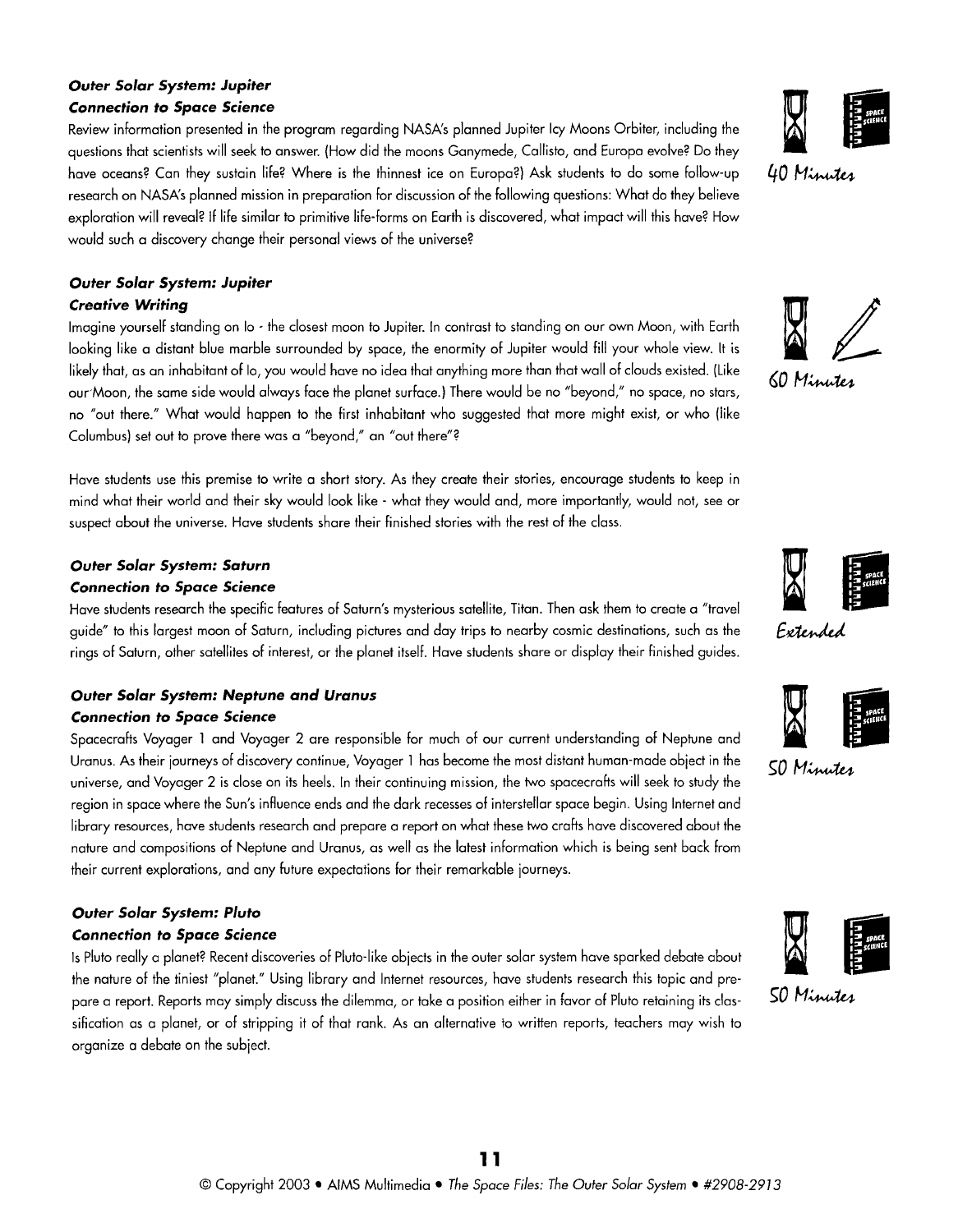## **Outer Solar System: Comets Connection to Space Science**

Identification and confirmation of the region from which most short-period comets come is a fairly recent occurrence. In 1951, Gerard Kuiper hypothesized that some comet-like debris from the formation of the solar system now considered the largest obiect in this region. This vast reservoir of icy bodies beyond the orbit of Neptune holds should exist just beyond Neptune. The existence of the Kuiper Belt remained theory until 1992. The planet Pluto is 45 Minutes keys to the formotion of our solar system. Impacts from comets played a major role in the evolution of the Earth, primarily during its early history billions of years ago. Some scientists believe that they brought water and a variety of organic molecules to Earth. Ask students to research the latest findings in the Kuiper Belt and prepare a fact sheet. Use this as the basis for discussion of current discoveries, what may yet be discovered, and why such research is important.

### **Outer Solar System: Asteroids Connection to Space Science**

Divide students into groups of three or four. Assign each group one of the meteorite impact sites mentioned in the program (Gosses Bluff, Australia; Meteor Crater, a.k.a. Barringer Crater in Arizona; Chicxulub - the Yucatan Peninsula impact). Additional sites of interest could be added to the list, such as Sudbury Structure in Ontario, Canada; the Popigai crater in Siberia; or the Tswaing meteorite crater in South Africa, where an obiect half the size of a soccer field hit the Earth at four thousand kilometers per hour hundreds of thousands of years ago. Have each group research their assigned crater and prepare a report on its origins, size, impact site location and dimension, time of the impact, results, etc. Using the library and Internet as resources, ask students to provide visuals to their presentation, such as maps, photographs of the site, artist conceptions, and the like. The following website offers an excellent quick look at major impact sites. The database can be viewed by name, diameter, or location: http://www.unb.ca/passc/lmpactDatabase/CIDiameterSort.html

## **All Outer Solar System Programs**

### **Culminating Activity**

If possible, arrange for students to visit a planetarium or a museum which has a space exhibit. As an alternative, ask a local astronomer to speak to the class about his or her experience and observations, or arrange for a traveling planetary show to visit your school. Following the activity of choice, discuss with students what they learned, most enjoyed or found the most interesting about the experience.





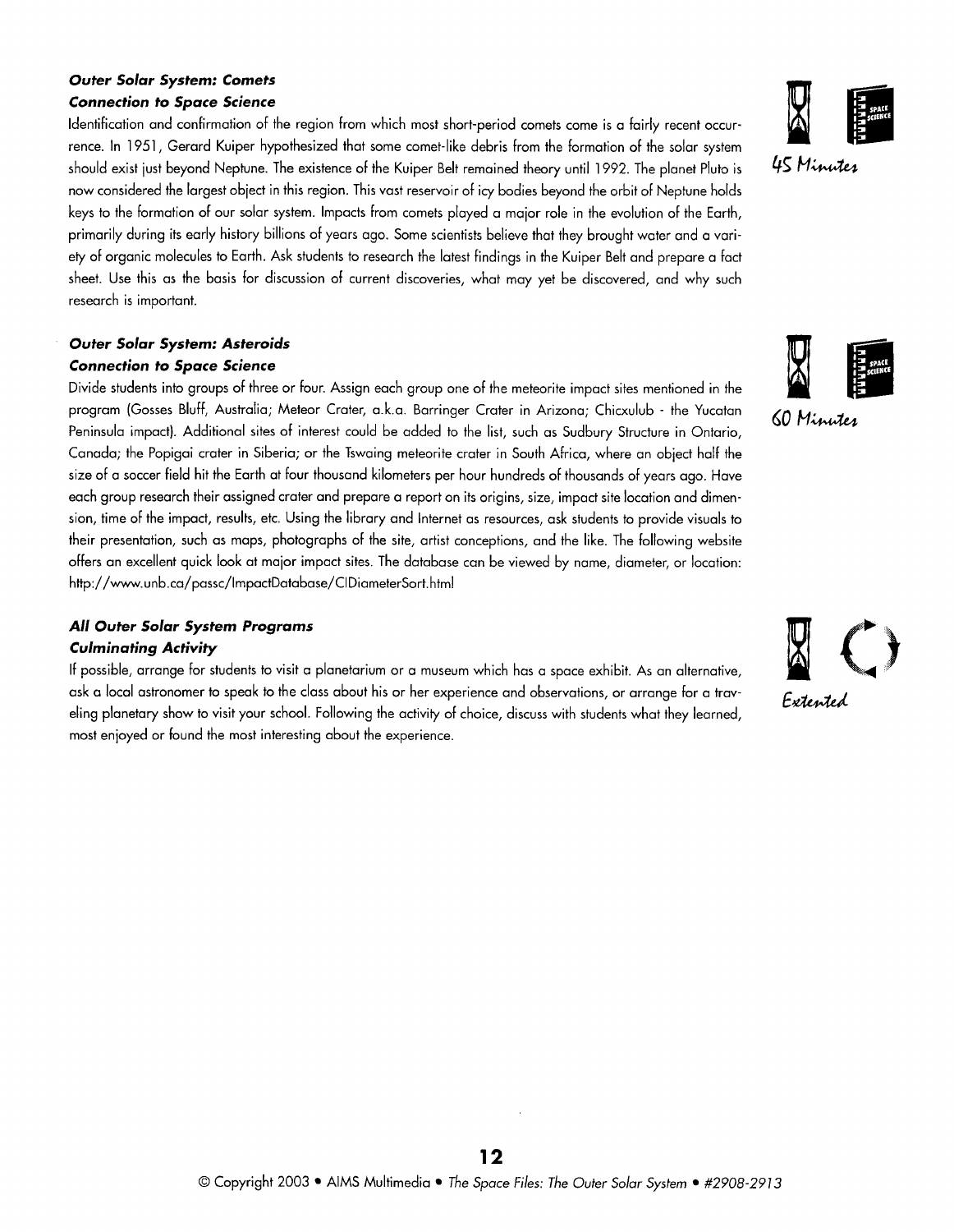**Name** 

## **ALL OUTER SOLAR SYSTEM PROGRAMS VOCABULARY CHECK**

The following terms are relative to ALL of the programs on the outer solar system. Fill in the number of each term next to its closest definition. Use a dictionary or encyclopedia if necessary. (Teachers Note: This worksheet should not be used until all programs have been viewed.)

- I. asteroid 2. Asteroid Belt 3. atmosphere 4. auroras (aurorae) 5. axial tilt 6. comet 7. crater 8. ellipse 9. hydrogen 10. Kuiper Belt 11. meteorite 12. Oort Cloud 13. orbit 14. rotation
- the path followed by an obiect in space as it goes around another obiect
- bowl-shaped depression formed by the impact of a meteor
- the lightest and most abundant element which composes most of four of the outer planets
- a medium-sized rocky obiect orbiting the Sun; smaller than a planet, larger than a meteoroid
- a vast cloud of cometary bodies at the outer reaches of the solar system
- a glow in a planet's ionosphere caused by the interaction between the planet's magnetic field and charged particles from the Sun
- essentially a circle that has been stretched out of shape; the shape of planetary orbits
- the turning or spinning of a body around an axis running through it
- o chunk of frozen gases, ice, and rocky debris that orbits the Sun
- o region of the solar system between the orbits of Mars and Jupiter in which most asteroids are located
- o rock of extra-terrestrial origin found on Earth
- gases surrounding any of the bodies in space; also known as air
- a region of icy bodies beyond the orbit of Neptune
- the inclination angle of a planet's rotation axis in relation to its orbital plane (Earth's is **23.4fl**

### **13**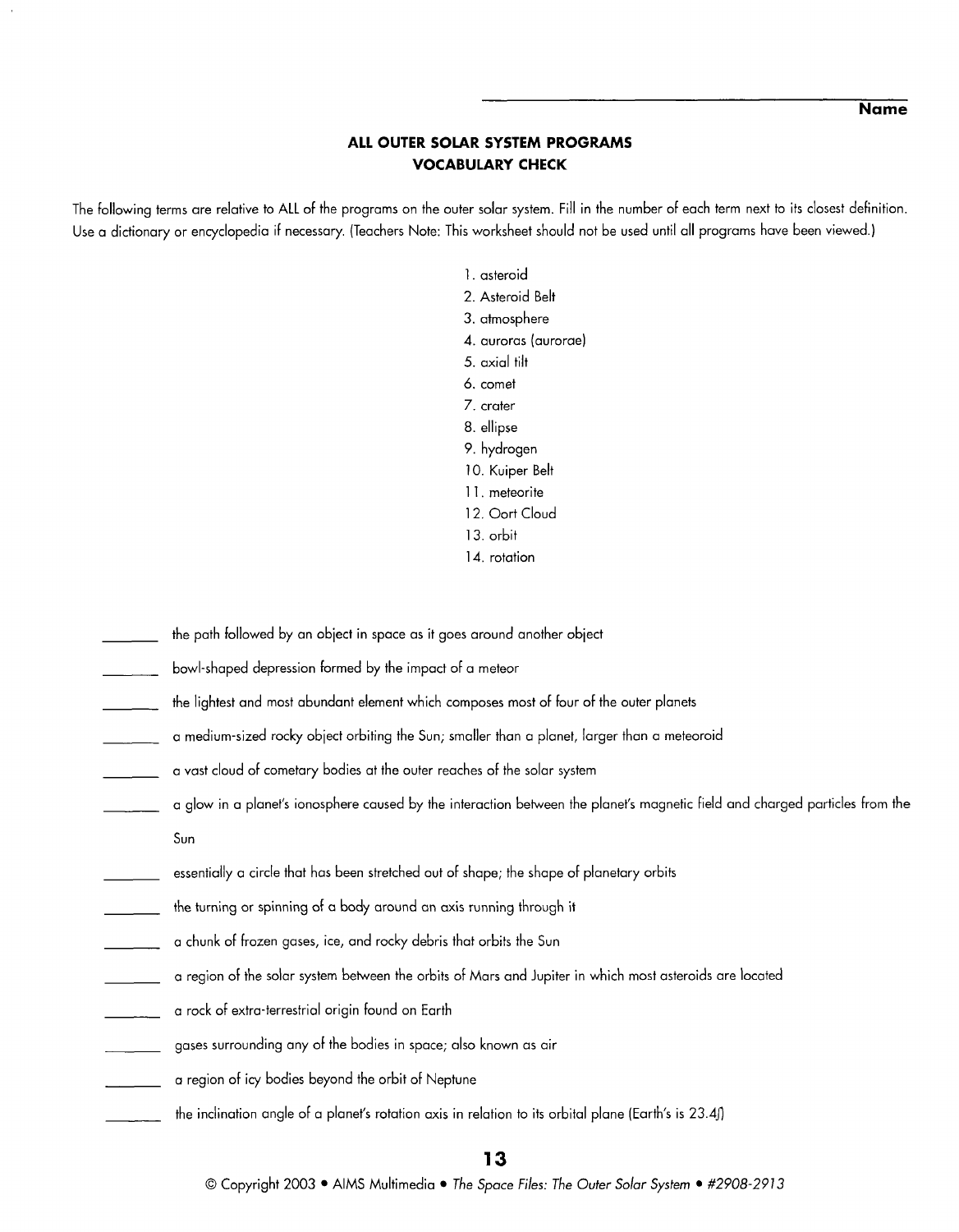## ANSWER KEY for page 12

## **ALL OUTER SOLAR SYSTEM PROGRAMS VOCABULARY CHECK**

The following terms are relative to ALL of the programs on the outer solar system. Fill in the number of each term next to its closest definition. Use a dictionary or encyclopedia if necessary. (Teachers Note: This worksheet should not be used until all programs have been viewed.)

> I. asteroid 2. Asteroid Belt 3. atmosphere 4. auroras (aurorae) 5. axial tilt 6. comet 7. crater 8. ellipse 9. hydrogen 10. Kuiper Belt 11. meteorite 12. Oort Cloud 13. orbit 14. rotation ÷.

 $\overline{a}$ 

| 13              | the path followed by an object in space as it goes around another object                                                     |
|-----------------|------------------------------------------------------------------------------------------------------------------------------|
| $\mathbf{7}$    | bowl-shaped depression formed by the impact of a meteor                                                                      |
| 9               | the lightest and most abundant element which composes most of four of the outer planets                                      |
|                 | a medium-sized rocky object orbiting the Sun; smaller than a planet, larger than a meteoroid                                 |
| 12 <sub>2</sub> | a vast cloud of cometary bodies at the outer reaches of the solar system                                                     |
| 4               | a glow in a planet's ionosphere caused by the interaction between the planet's magnetic field and charged particles from the |
|                 | Sun                                                                                                                          |
| 8               | essentially a circle that has been stretched out of shape; the shape of planetary orbits                                     |
| 14              | the turning or spinning of a body around an axis running through it                                                          |
| 6               | a chunk of frozen gases, ice, and rocky debris that orbits the Sun                                                           |
| $\mathbf{2}$    | a region of the solar system between the orbits of Mars and Jupiter in which most asteroids are located                      |
| $\mathbf{1}$    | a rock of extra-terrestrial origin found on Earth                                                                            |
| 3               | gases surrounding any of the bodies in space; also known as air                                                              |
| 10              | a region of icy bodies beyond the orbit of Neptune                                                                           |
| 5               | the inclination angle of a planet's rotation axis in relation to its orbital plane (Earth's is 23.4))                        |
|                 |                                                                                                                              |

### 30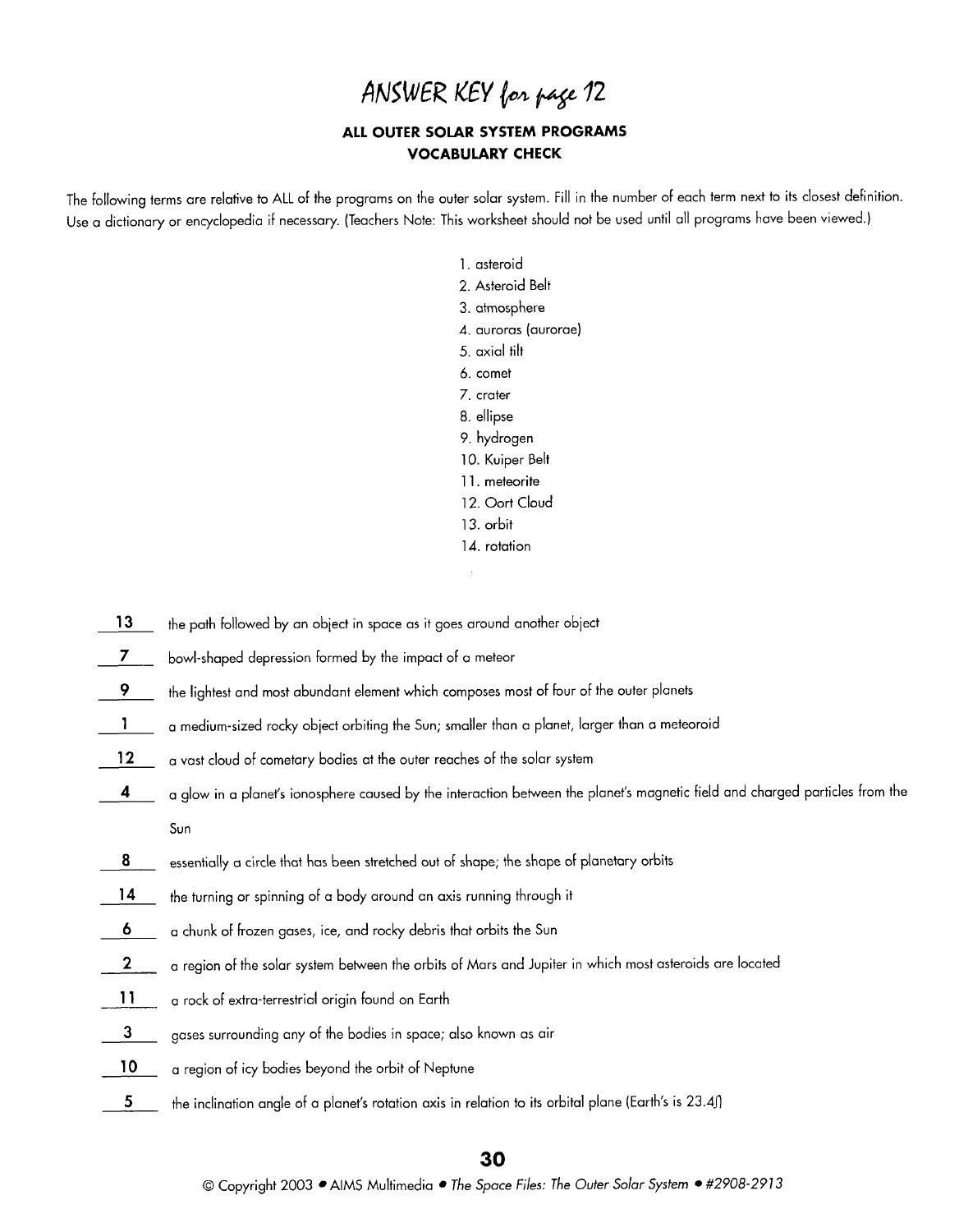**Name** 

## **ALL OUTER SOLAR SYSTEM PROGRAMS WORD SEARCH**

The following words can be found in the maze below. The letters may be arranged horizontally, vertically, diagonally, or backwards.

| $\hbox{\large \bf Q}$ | W                          | $\mathsf T$               | L                     | E                         | B                  | Χ                          | ${\sf R}$             | E                         | $\sf P$                   | $\overline{\phantom{a}}$   | U                       | K                                                                                                                                                                                                                                                                                                                                                                                                              | Z                         | E                              |  |
|-----------------------|----------------------------|---------------------------|-----------------------|---------------------------|--------------------|----------------------------|-----------------------|---------------------------|---------------------------|----------------------------|-------------------------|----------------------------------------------------------------------------------------------------------------------------------------------------------------------------------------------------------------------------------------------------------------------------------------------------------------------------------------------------------------------------------------------------------------|---------------------------|--------------------------------|--|
| T                     | Χ                          | K                         | A                     | $\sf U$                   | R                  | $\bigcirc$                 | ${\sf R}$             | A                         | $\sf E$                   | $\hbox{\large \it \Omega}$ | Y                       | P                                                                                                                                                                                                                                                                                                                                                                                                              | M                         | $\mathsf{L}$                   |  |
| P                     | ${\sf R}$                  | ${\sf N}$                 | $\hbox{\large \bf Q}$ | Υ                         | Κ                  | G                          | J                     | Χ                         | $\hbox{N}$                | W                          | M                       | $\circ$                                                                                                                                                                                                                                                                                                                                                                                                        | Κ                         | L                              |  |
| W                     | $\hbox{\large \it \Omega}$ | A                         | H                     | $\ensuremath{\mathsf{Z}}$ | D                  | A                          | $\mathsf S$           | $\sf T$                   | $\mathsf E$               | ${\sf R}$                  | $\bigcirc$              | $\begin{array}{c} \rule{0pt}{2ex} \rule{0pt}{2ex} \rule{0pt}{2ex} \rule{0pt}{2ex} \rule{0pt}{2ex} \rule{0pt}{2ex} \rule{0pt}{2ex} \rule{0pt}{2ex} \rule{0pt}{2ex} \rule{0pt}{2ex} \rule{0pt}{2ex} \rule{0pt}{2ex} \rule{0pt}{2ex} \rule{0pt}{2ex} \rule{0pt}{2ex} \rule{0pt}{2ex} \rule{0pt}{2ex} \rule{0pt}{2ex} \rule{0pt}{2ex} \rule{0pt}{2ex} \rule{0pt}{2ex} \rule{0pt}{2ex} \rule{0pt}{2ex} \rule{0pt}{$ | D                         | $\mathbf{I}$                   |  |
| $\bigcirc$            | W                          | Χ                         | J                     | $\overline{N}$            | Y                  | $\sf B$                    | W                     | M                         | $\sf H$                   | $\boldsymbol{\mathsf{N}}$  | $\mathsf J$             | $\hbox{\large \it Q}$                                                                                                                                                                                                                                                                                                                                                                                          | G                         | ${\sf P}$                      |  |
| $\circ$               | Υ                          | К                         | M                     | $\mathsf E$               | T                  | $\sf E$                    | $\circ$               | ${\sf R}$                 | $\mathbf{I}$              | $\mathsf T$                | E                       | W                                                                                                                                                                                                                                                                                                                                                                                                              | $\ensuremath{\mathsf{Z}}$ | $\mathsf S$                    |  |
| R                     | ${\mathsf G}$              | $\mathsf{H}$              | ${\sf P}$             | W                         | $\mathsf C$        | $\ensuremath{\mathsf{Z}}$  | $\hbox{\large \it Q}$ | $\mathsf N$               | Υ                         | V                          | $\pmb{\mathsf{X}}$      | H                                                                                                                                                                                                                                                                                                                                                                                                              | Κ                         | $\mathsf E$                    |  |
| $\mathsf{T}$          | $\hbox{\large \bf Q}$      | $\hbox{N}$                | Υ                     | $\mathsf K$               | $\pmb{\mathsf{X}}$ | $\mathsf T$                | $\sf H$               | G                         | W                         | H                          | $\overline{\mathsf{N}}$ | $\hbox{\large \it Q}$                                                                                                                                                                                                                                                                                                                                                                                          | M                         | $\boldsymbol{\mathsf{N}}$      |  |
| W                     | J                          | Z                         | M                     | D                         | P                  | $\mathbf{J}$               | $\bigcirc$            | R                         | $\sf B$                   | $\mathbf{I}$               | $\sf T$                 | G                                                                                                                                                                                                                                                                                                                                                                                                              | Χ                         | $\circ$                        |  |
| $\mathsf C$           | ${\sf R}$                  | $\boldsymbol{\mathsf{A}}$ | $\sf T$               | E                         | R                  | $\hbox{\large \it Q}$      | Y                     | ${\sf R}$                 | $\ensuremath{\mathsf{Z}}$ | Κ                          | W                       | P                                                                                                                                                                                                                                                                                                                                                                                                              | Υ                         | $\begin{array}{c} \end{array}$ |  |
| L                     | $\circ$                    | $\boldsymbol{\mathsf{N}}$ | Χ                     | W                         | ٧                  | $\bigcirc$                 | Κ                     | D                         | Υ                         | $\mathsf G$                | Н                       | $\ensuremath{\mathsf{Z}}$                                                                                                                                                                                                                                                                                                                                                                                      | $\checkmark$              | $\sf T$                        |  |
| $\bigcirc$            | W                          | M                         | $\hbox{\large \bf Q}$ | $\sf K$                   | Y                  | $\mathsf V$                | $\mathsf G$           | $\ensuremath{\mathsf{Z}}$ | $\overline{N}$            | $\mathsf X$                | $\mathsf S$             | $\overline{\phantom{a}}$                                                                                                                                                                                                                                                                                                                                                                                       | $\pmb{\mathsf{X}}$        | A                              |  |
| U                     | G                          | P                         | E                     | $\boldsymbol{\mathsf{H}}$ | M                  | N                          | Υ                     | E                         | D                         | $\hbox{\large \it \Omega}$ | $\mathsf G$             | $\sf H$                                                                                                                                                                                                                                                                                                                                                                                                        | Κ                         | Т                              |  |
| D                     | Κ                          | Z                         | $\mathsf{N}$          | Τ                         | W                  | $\hbox{\large \it \Omega}$ | ${\sf M}$             | P                         | ${\sf N}$                 | Y                          | $\pmb{\mathsf{X}}$      | J                                                                                                                                                                                                                                                                                                                                                                                                              | W                         | $\bigcirc$                     |  |
| $\pmb{\chi}$          | Υ                          | E                         | ${\sf R}$             | E                         | H                  | P                          | ${\sf S}$             | $\circ$                   | W                         | $\mathsf T$                | A                       | Z                                                                                                                                                                                                                                                                                                                                                                                                              | Q                         | R                              |  |

#### **WORD BANK**

asteroid atmosphere aurorae axis crater comet ellipse hydrogen Kuiper Belt meteorite moon Oort Cloud orbit rotation trajectory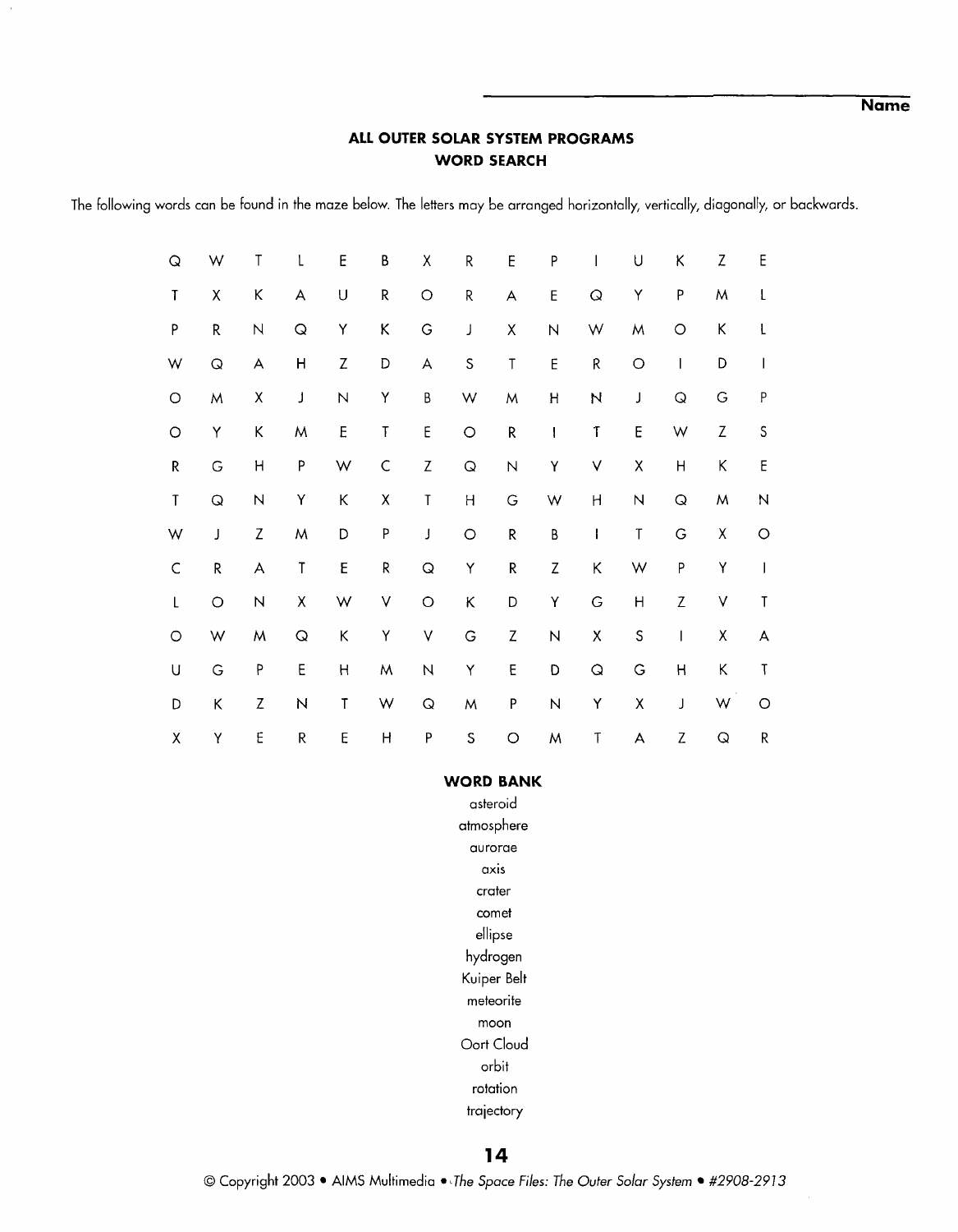## **ANSWER** KEY & **py <sup>73</sup>**

## **ALL OUTER SOLAR SYSTEM PROGRAMS WORD SEARCH**

The following words can be found in the maze below. The letters may be arranged horizontally, vertically, diagonally, or backwards.



#### **WORD BANK**

asteroid atmosphere aurorae axis crater comet ellipse hydrogen Kuiper Belt meteorite moon Oort Cloud orbit rotation trajectory

 $31$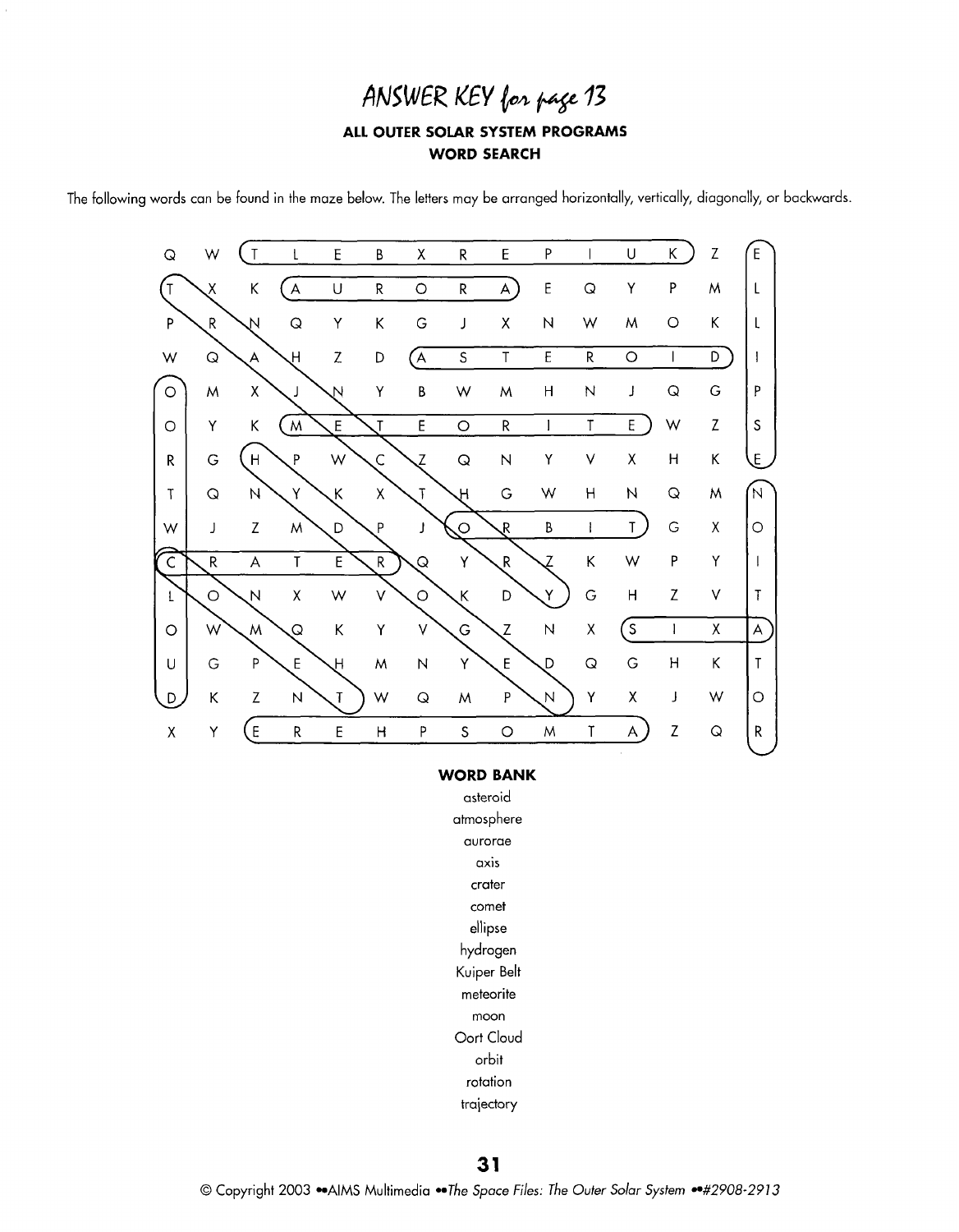## **OUTER SOLAR SYSTEM: NEPTUNE AND URANUS CHECKING COMPREHENSION**

Answer each of the following questions in one or two sentences. Please use full sentences. Please use a separate piece of paper for your answers.

- 1. Between which two planets is the planet Uranus positioned?
- 2. Which planet is farther from Earth: Uranus or Neptune?
- 3. What is unusual about the rotation and axial tilt of the planet Uranus?
- **4.** What main elements are found in the atmosphere of the planet Uranus?
- 5. What is remarkable about Uranus' moon Miranda?
- 6. What is the planet Neptune's position in the solar system?
- 7. How does Neptune's orbit affect the orbit of the planet Uranus?
- 8. What is the most prominent feature of the planet Neptune's surface?
- 9. What main elements are found in the atmosphere of Neptune?
- 10. What is unusual about the magnetic field of Neptune when compared to Earth's magnetic field?
- 11. Which of the two planets Neptune or Uranus has a solid core?
- 12. Which of the two planets has rings?
- 13. How many rings?

#### **BONUS QUESTIONS:**

- A) How many known moons orbit each of these two planets?
- 8) What is the name of the largest moon orbiting each planet?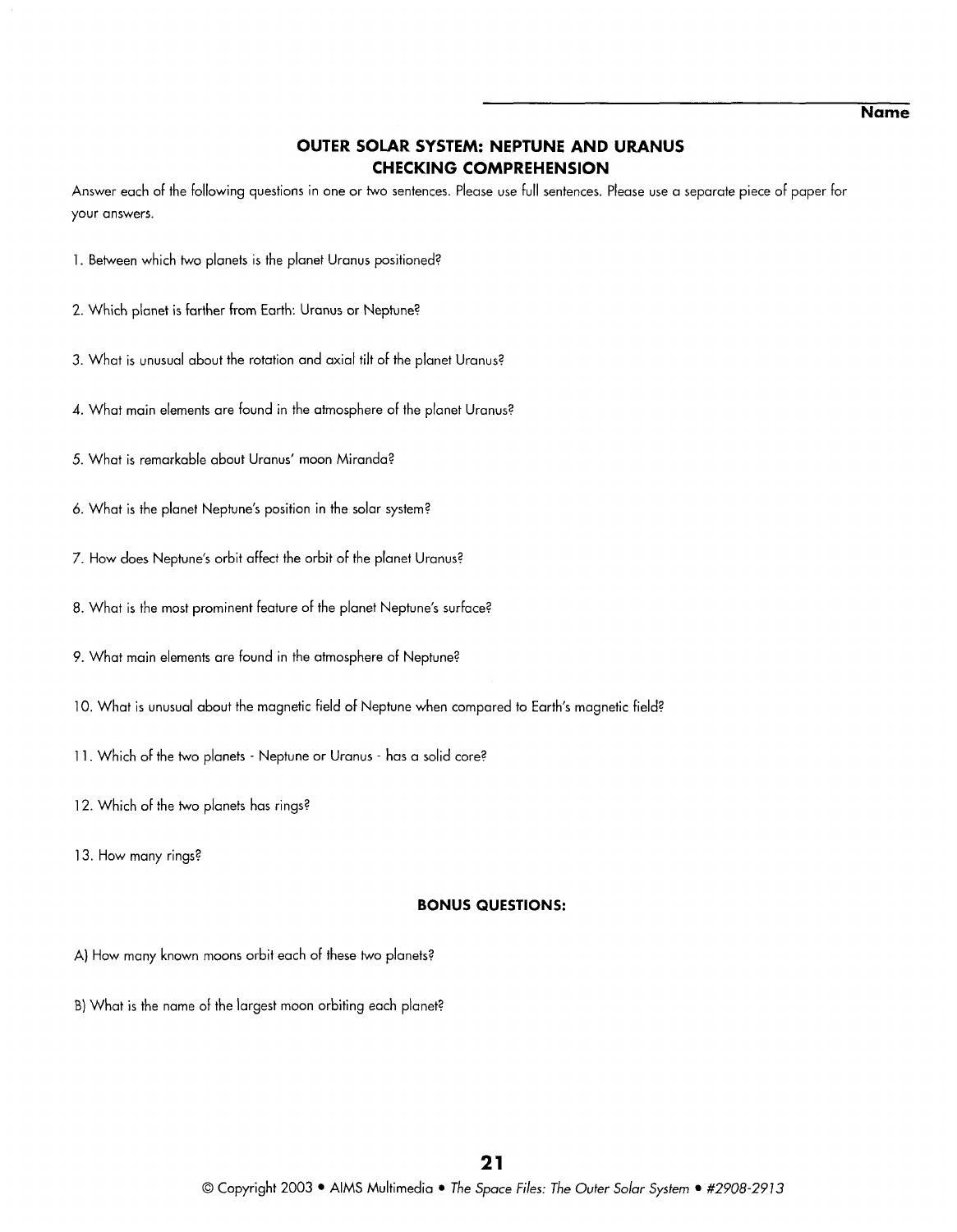# ANSWER KEY for page 20

## **OUTER SOLAR SYSTEM: NEPTUNE AND URANUS CHECKING COMPREHENSION**

Answer each of the following questions in one or two sentences. Please use full sentences. Please use a separate piece of paper for your answers.

- 1. Between which two planets is the planet Uranus positioned? (It is positioned between Saturn and Neptune.)
- 2. Which planet is farther from Earth: Uranus or Neptune? (Neptune is farther.)
- 3. What is unusual about the rotation and axial tilt of the planet Uranus? (Uranus spins backward at a 98f tilt.)
- **4.** What main elements are found in the atmosphere of the planet Uranus? jUranus has surface clouds of methane qas, and the interior is a combination of hydroqen, helium, and slushy ice.)
- 5. What is remarkable about Uranus' moon Miranda? (It has been shattered and reassembled several times.)
- 6. What is the planet Neptune's position in the solar system? (It is 8th in the solar system, between Uranus and Pluto.)
- 7. How does Neptune's orbit affect the orbit of the planet Uranus? (The pull of Neptune speeds the orbit of Uranus as they pass each other.)
- 8. What is the most prominent feature of the planet Neptune's surface? [There is a large oval, dark storm in Neptune's southern hemisphere - a hurricane-like "Great Dark Spot" that spins counterclockwise.)
- 9. What main elements are found in the atmosphere of Neptune? (It is similar to Uranus, with hydrogen and helium clouds mixed with water ice.)
- 10. What is unusual about the magnetic field of Neptune when compared to Earth's magnetic field? (Its polarity is opposite that of Earth's.)
- 11. Which of the two planets Neptune or Uranus has a solid core? (Neither; both have hot, liquid cores.)
- 12. Which of the two planets has rings? (Both have rings.)
- 13. How many rings? jUranus has 11 rinqs, and Neptune has **4.)**

#### **BONUS QUESTIONS:**

- A) How many known moons orbit each of these two planets? (Uranus has 27 known moons, and Neptune has 10.)
- B) What is the name of the largest moon orbiting each planet? (Titania is the largest moon orbiting Uranus; Triton is the largest orbiting Neptune.)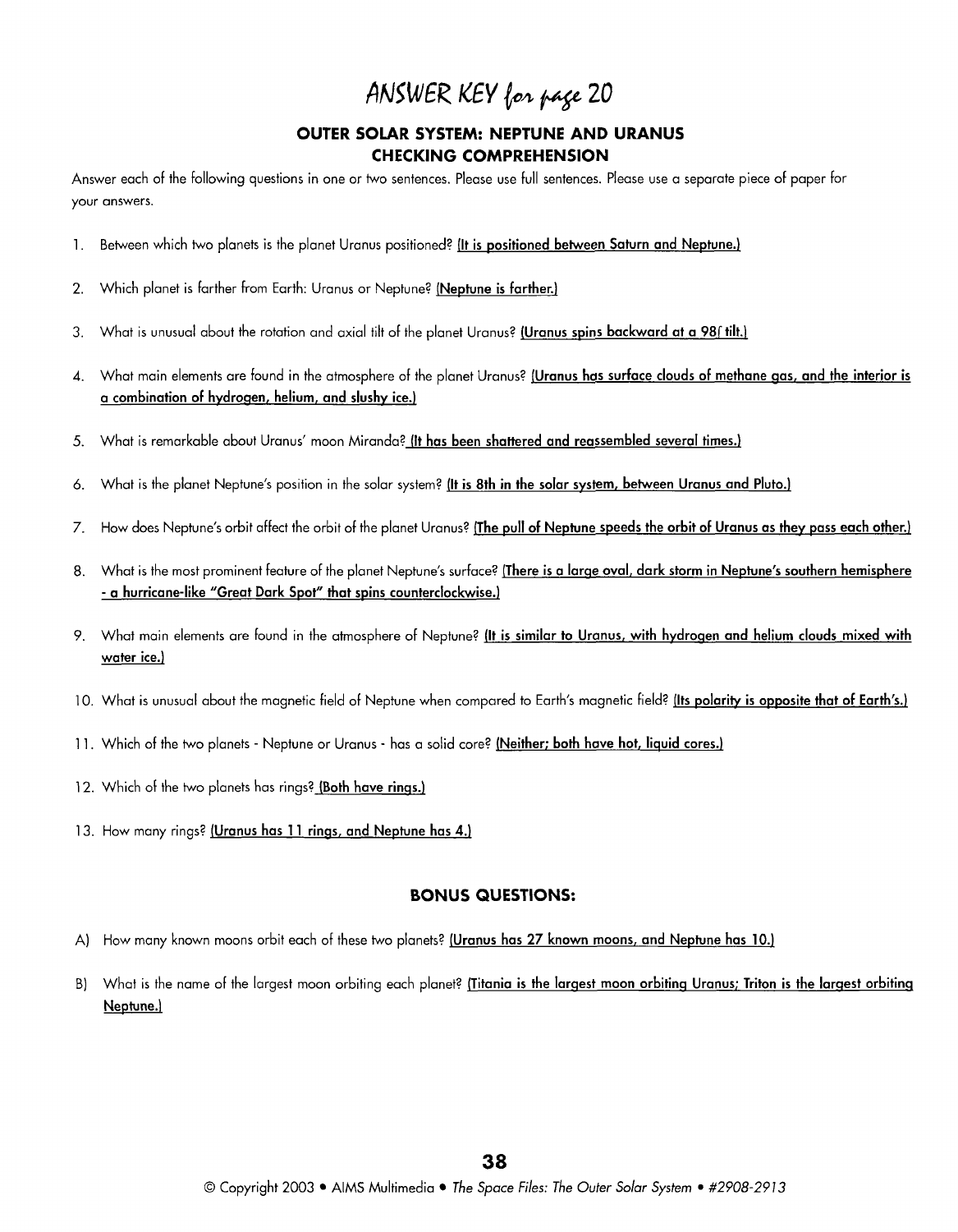**Name** 

## **OUTER SOLAR SYSTEM: NEPTUNE AND URANUS TEST**

Circle the letter of the correct answer for each question.

- I. The planet Uranus lies between:
	- a) Jupiter and Neptune.
	- b) Neptune and Pluto.
	- c) Saturn and Neptune.
	- d) Saturn and Jupiter.

## 2. An unusual feature about the planet Uranus is that:

- a) it spins backwards at a 98f tilt.
- b) it has no rings.
- C) it has no surface clouds.
- d) all of the above.
- *3.* The Uranus moon Miranda is remarkable because:

a) it has a large magnetic field.

- b) it is the only moon in the solar system known to have clouds.
- c) there are indications that it has oceans beneath the surface crust.
- d) it may have been shattered and reassembled several times.

4.The planet Neptune's most prominent feature is:

- a) a dark area which indicates the presence of an ocean.
- b) a dark spot which is a hurricane spinning counterclockwise.
- c) its sweeping array of rings.
- d) its collection of moons, which outnumber those of all other planets.

## 5. Neptune's moon Triton:

- a) is the largest of the planet's satellites.
- b) is the coldest place known in our solar system.
- c) has the greatest diversity of ices anywhere in the solar system.
- d) all of the above.

6. The gas giants are quite different from the terrestrial planets. What questions do you think exploration and study of these planets and their moons can answer?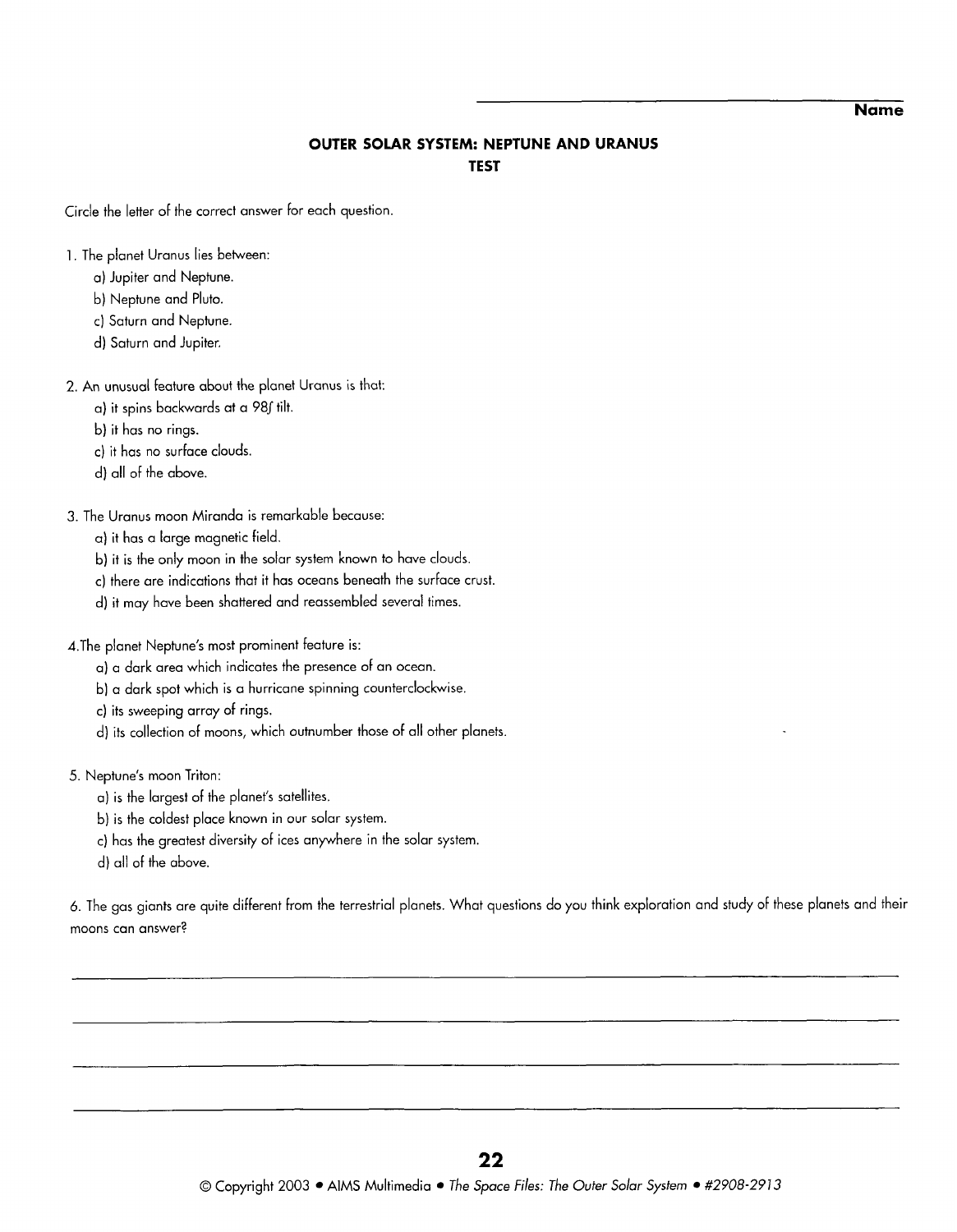## ANSWER KEY for page 21 **OUTER SOLAR SYSTEM: NEPTUNE AND URANUS TEST**

Circle the letter of the correct answer for each question.

- I. The planet Uranus lies between:
	- a) Jupiter and Neptune.
	- b) Neptune and Pluto.
	- **C) Saturn and Neptune.**
	- d) Saturn and Jupiter.
- 2. An unusual feature about the planet Uranus is that:

## **a) it spins backwards at a 98r tilt.**

b) it has no rings.

C) it has no surface clouds.

- d) all of the above.
- 3. The Uranus moon Miranda is remarkable because:
	- a) it has a large magnetic field.
	- b) it is the only moon in the solar system known to have clouds.
	- c) there are indications that it has oceans beneath the surface crust.
	- **d) it may have been shattered and reassembled several times.**

d.The planet Neptune's most prominent feature is:

- a) a dark area which indicates the presence of an ocean.
- **b) a dark spot which is a hurricane spinninq counterclockwise.**
- c) its sweeping array of rings.
- d) its collection of moons, which outnumber those of all other planets.
- 5. Neptune's moon Triton:
	- a) is the largest of the planet's satellites.
	- b) is the coldest place known in our solar system.
	- c) has the greatest diversity of ices anywhere in the solar system.
	- **d) all of the above.**

6. The gas giants are quite different from the terrestrial planets. What questions do you think exploration and study of these planets and their moons can answer?

**ANSWERS WILL VARY. ACCEPT ANY WHICH DEMONSTRATE UNDERSTANDING OF THE TOPIC.**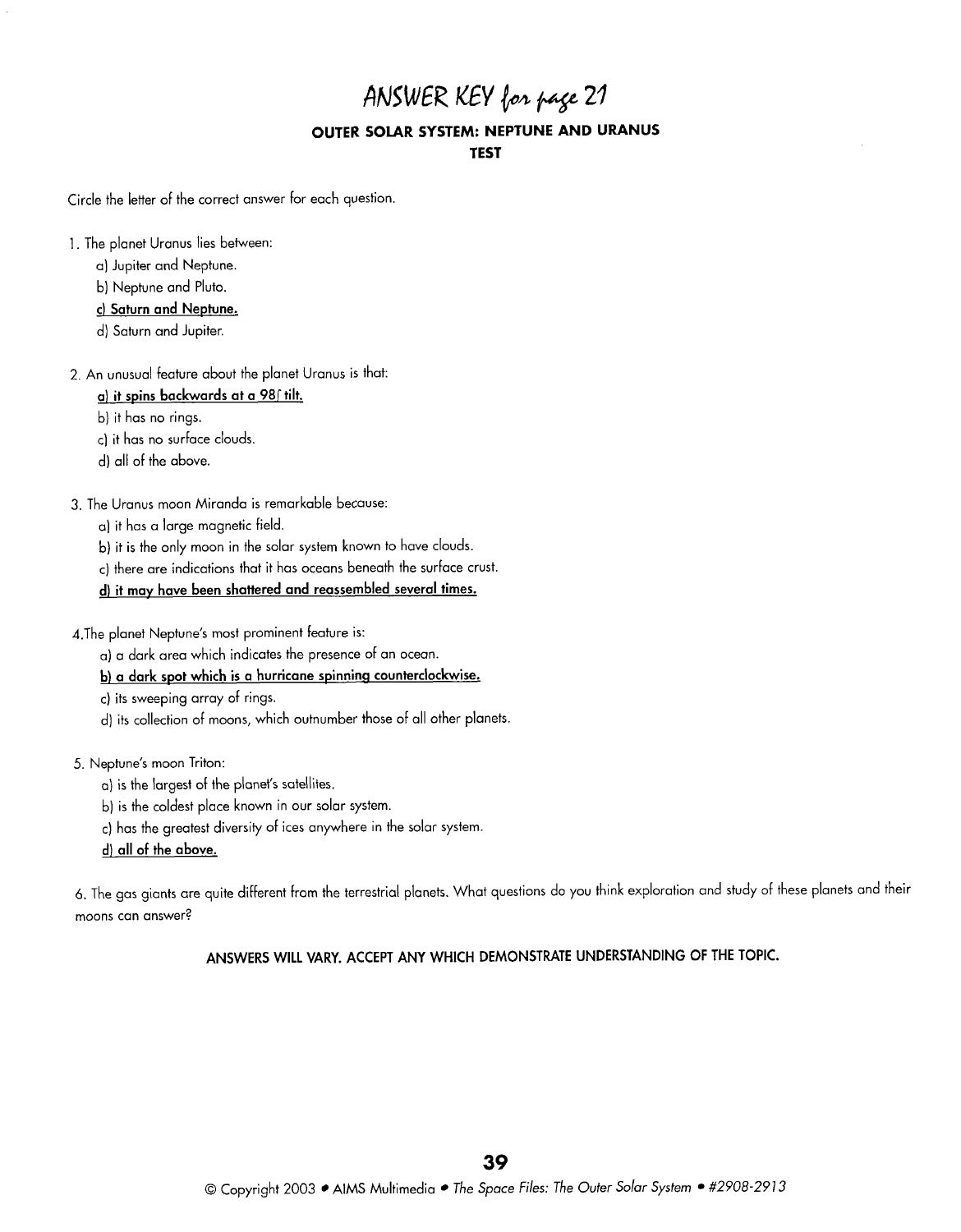## **Name**

#### **OUTER SOLAR SYSTEM FACT SHEET** - **FOR USE WITH:**

- **c** Outer Solar System: Jupiter
- **c** Outer Solar System: Saturn
- **a** Outer Solar System: Neptune and Uranus
- **a** Outer Solar System: Pluto

Use copies of the following form to outline important information gathered on the planet(s) studied in this video. (NOTE: some information fields may not be applicable to all program topics.)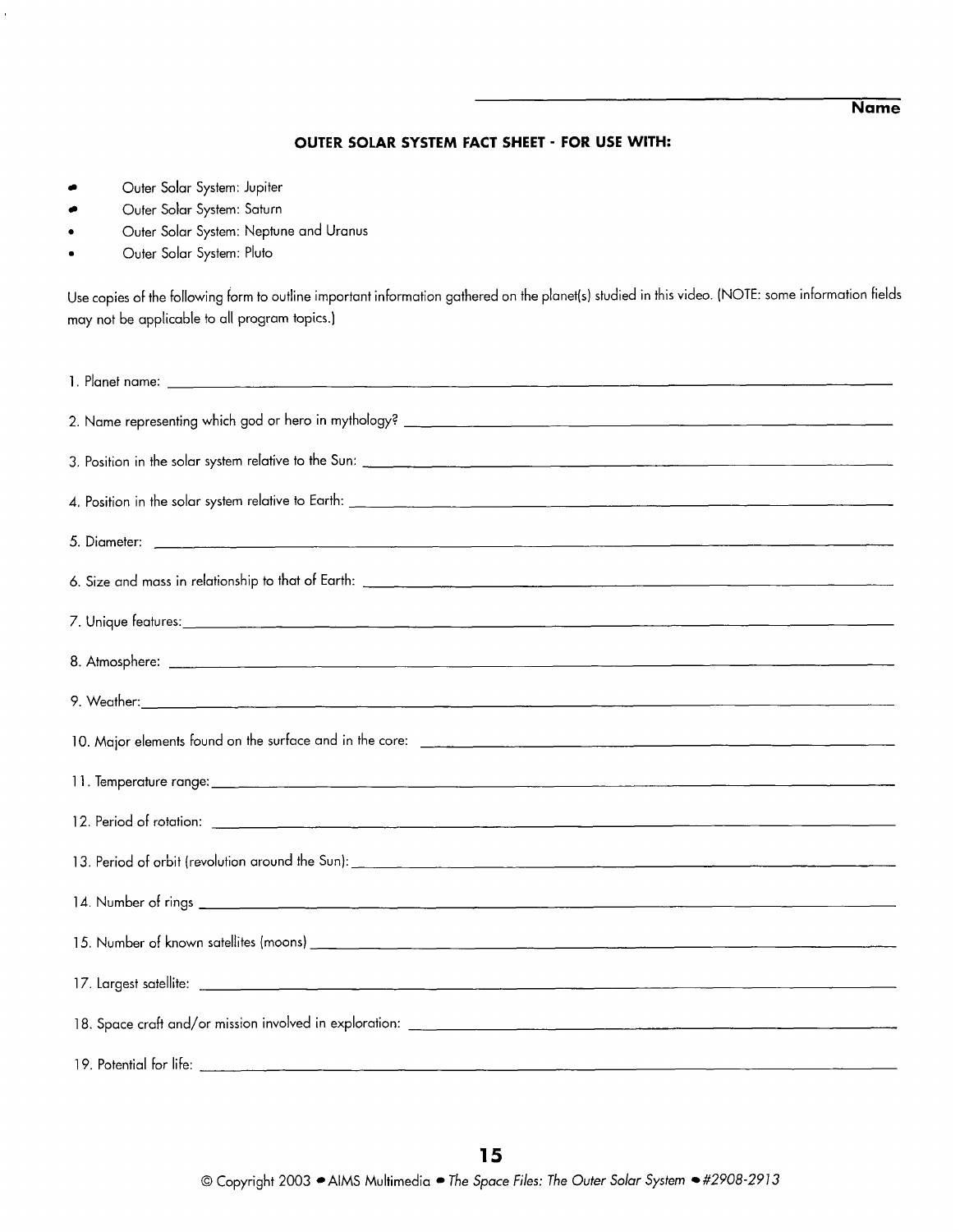## ANSWER KEY for page 14 **OUTER SOLAR SYSTEM FACT SHEET** - **FOR USE WITH:**

- **way** Outer Solar System: Jupiter
- Outer Solar System: Saturn  $\bullet$
- Outer Solar System: Neptune and Uranus  $\bullet$
- Outer Solar System: Pluto  $\bullet$

Use copies of the following form to outline important information gathered on the planet(s) studied in this video. (NOTE: some information fields may not be applicable to all program topics.)

ANSWERS WILL VARY IN KEEPING WITH THE PLANET THAT IS ASSIGNED.)